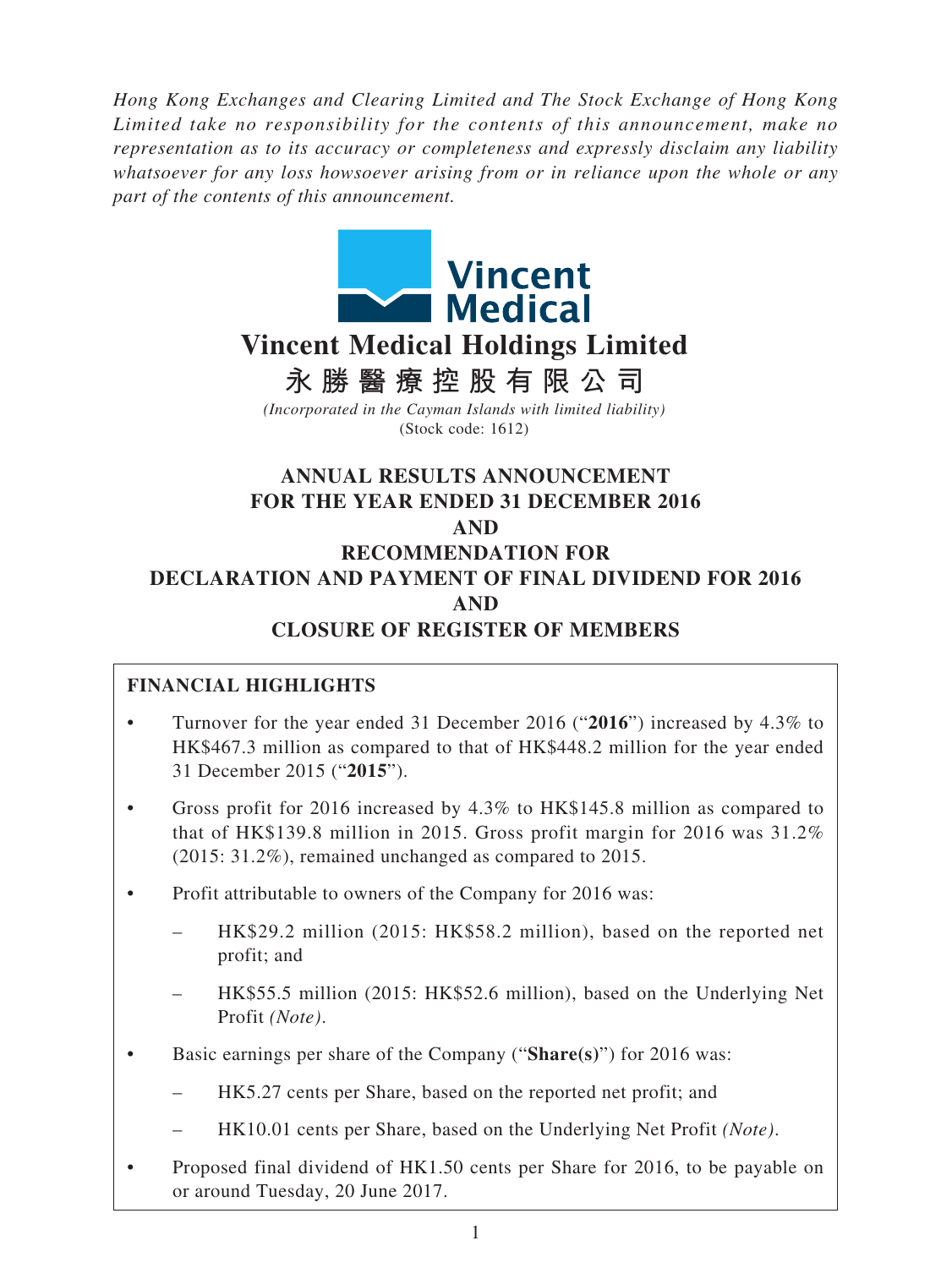*Note:*

*Underlying Net Profit for 2016 represents reported net profit attributable to owners of the Company as set out in the Consolidated Statement of Profit or Loss before deducting:*

- *(i) the one-off Listing-related expenses of HK\$18.0 million;*
- *(ii) the share-based compensation expenses relating to the pre-IPO share options of HK\$2.7 million; and*
- *(iii) the one-off cost of HK\$7.0 million (of which HK\$5.6 million attributable to owners of the Company) incurred related to the sterilisation incident with details set out in the paragraph headed "OEM Business" in this announcement.*

*Underlying Net Profit for 2015 represents reported net profit attributable to owners of the Company adjusted by excluding the effect of reversal of over-provision of Hong Kong Profits Tax of HK\$11.9 million (of which HK\$10.2 million attributable to owners of the Company) and the one-off Listing-related expenses of HK\$4.6 million.*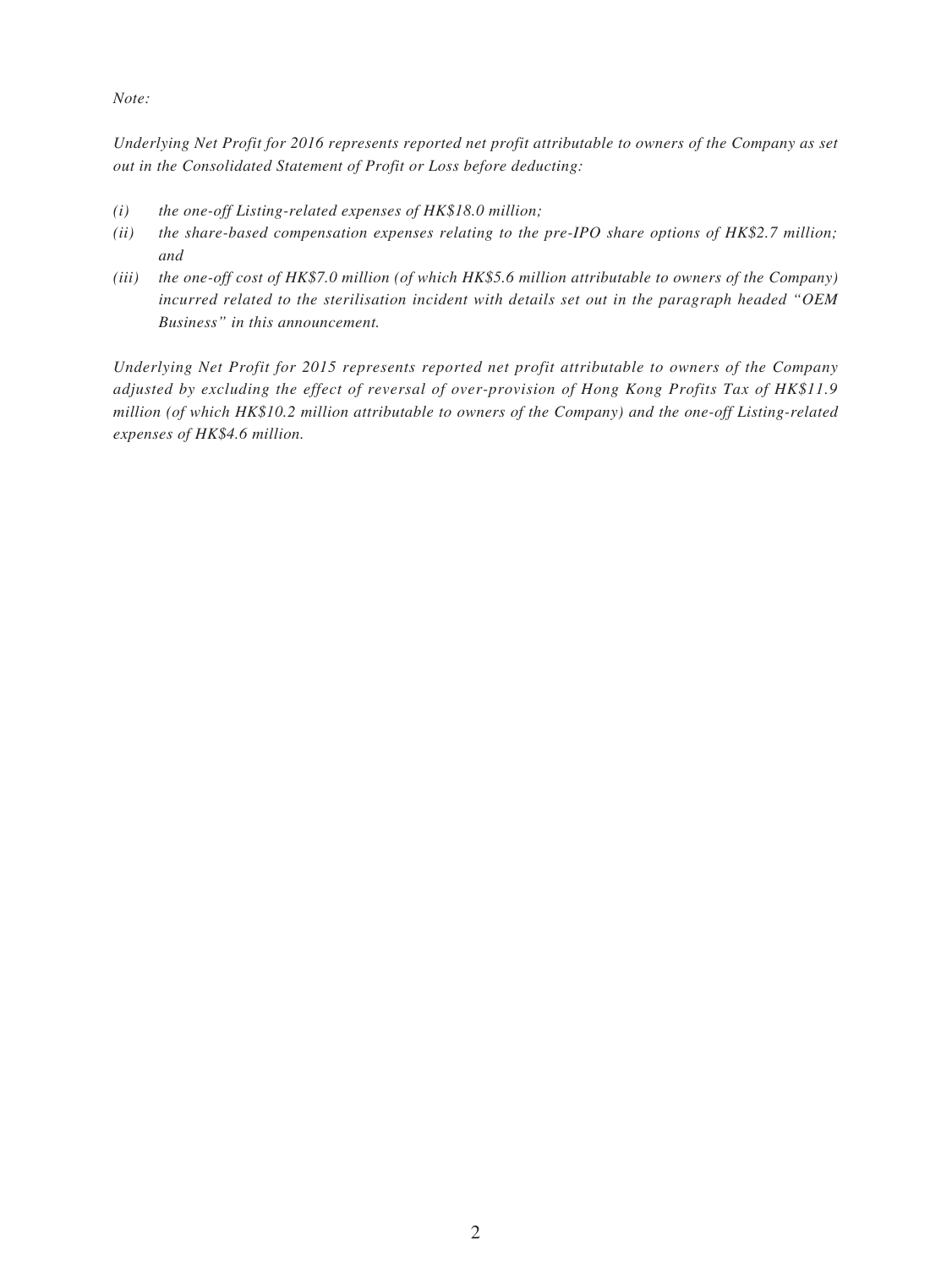#### **RESULTS**

The board (the "**Board**") of directors (the "**Directors**") of Vincent Medical Holdings Limited (the "**Company**") is pleased to announce the consolidated annual results of the Company and its subsidiaries (collectively the "**Group**") for the year ended 31 December 2016, together with the comparative figures for the previous financial year as follows:

#### **CONSOLIDATED STATEMENT OF PROFIT OR LOSS**

*FOR THE YEAR ENDED 31 DECEMBER 2016*

|                                                                               | <b>Note</b>    | 2016<br><b>HK\$'000</b>        | 2015<br>HK\$'000                |
|-------------------------------------------------------------------------------|----------------|--------------------------------|---------------------------------|
| <b>Turnover</b><br>Cost of sales                                              | $\overline{4}$ | 467,347<br>(321, 585)          | 448,169<br>(308, 368)           |
| <b>Gross profit</b>                                                           |                | 145,762                        | 139,801                         |
| Other income<br>Distribution costs<br>Administrative expenses                 | 5              | 5,948<br>(15, 485)<br>(88,076) | 1,641<br>(14, 395)<br>(57, 829) |
| <b>Profit from operations</b>                                                 |                | 48,149                         | 69,218                          |
| Finance costs – interest on borrowings<br>Share of losses of associates       |                | (339)<br>(114)                 | (5)<br>(41)                     |
| Profit before tax                                                             |                | 47,696                         | 69,172                          |
| Income tax (expense)/credit                                                   | $\tau$         | (10,614)                       | 2,484                           |
| Profit for the year                                                           | 8              | 37,082                         | 71,656                          |
| <b>Attributable to:</b><br>Owners of the Company<br>Non-controlling interests |                | 29,242<br>7,840                | 58,153<br>13,503                |
|                                                                               |                | 37,082                         | 71,656                          |
| <b>Earnings per Share</b><br><b>Basis</b>                                     | 10             |                                | HK5.27 cents HK14.24 cents      |
| Diluted                                                                       |                | HK5.25 cents                   | n/a                             |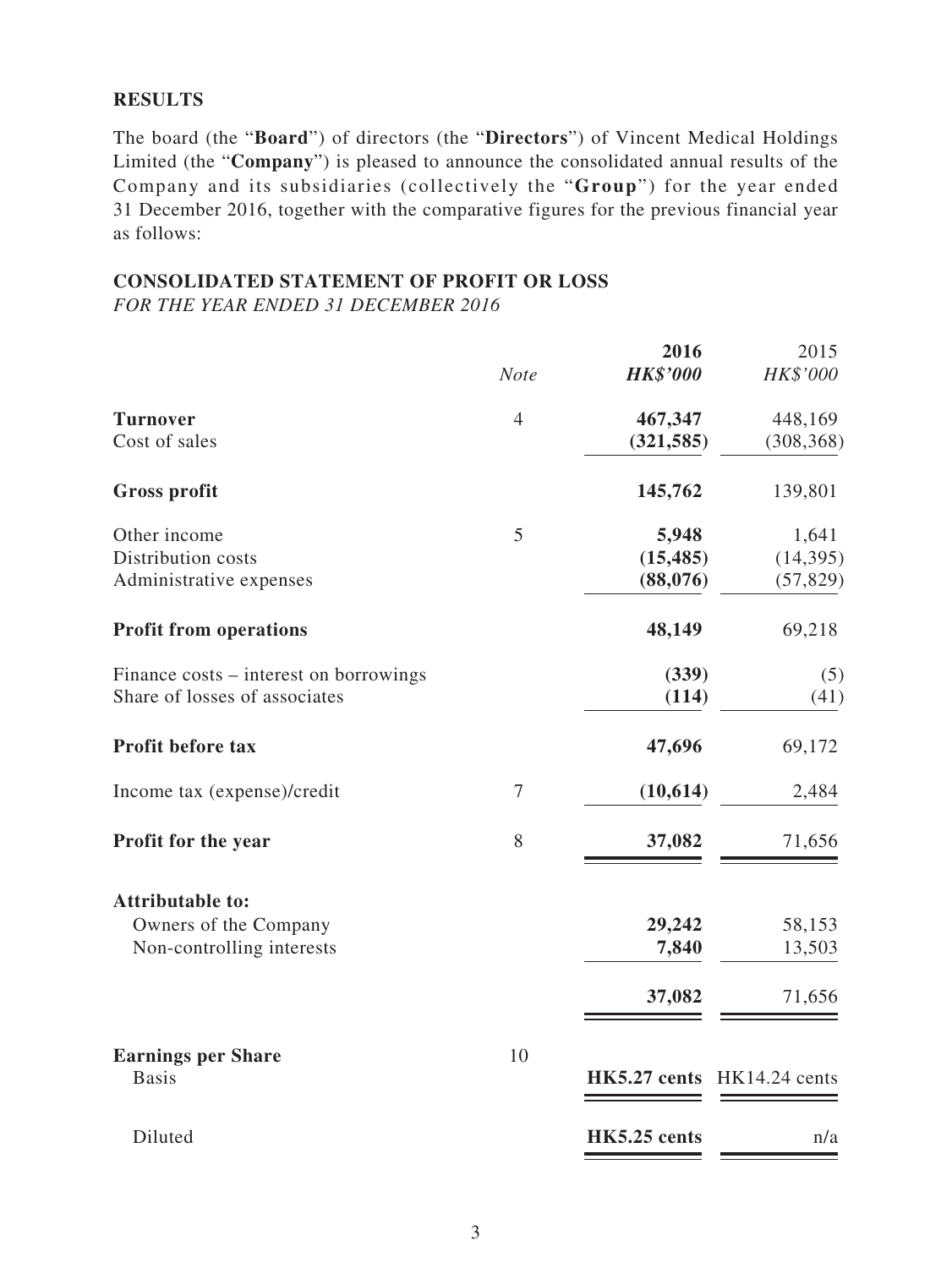# **CONSOLIDATED STATEMENT OF PROFIT OR LOSS AND OTHER COMPREHENSIVE INCOME**

*FOR THE YEAR ENDED 31 DECEMBER 2016*

|                                                        | 2016            | 2015     |
|--------------------------------------------------------|-----------------|----------|
|                                                        | <b>HK\$'000</b> | HK\$'000 |
| <b>Profit for the year</b>                             | 37,082          | 71,656   |
| Other comprehensive income:                            |                 |          |
| Items that may be reclassified to profit or loss:      |                 |          |
| Exchange differences on translating foreign operations | (12, 104)       | (8,201)  |
| Other comprehensive income for the year, net of tax    | (12, 104)       | (8,201)  |
| Total comprehensive income for the year                | 24,978          | 63,455   |
| <b>Attributable to:</b>                                |                 |          |
| Owners of the Company                                  | 19,318          | 51,448   |
| Non-controlling interests                              | 5,660           | 12,007   |
|                                                        | 24,978          | 63,455   |
|                                                        |                 |          |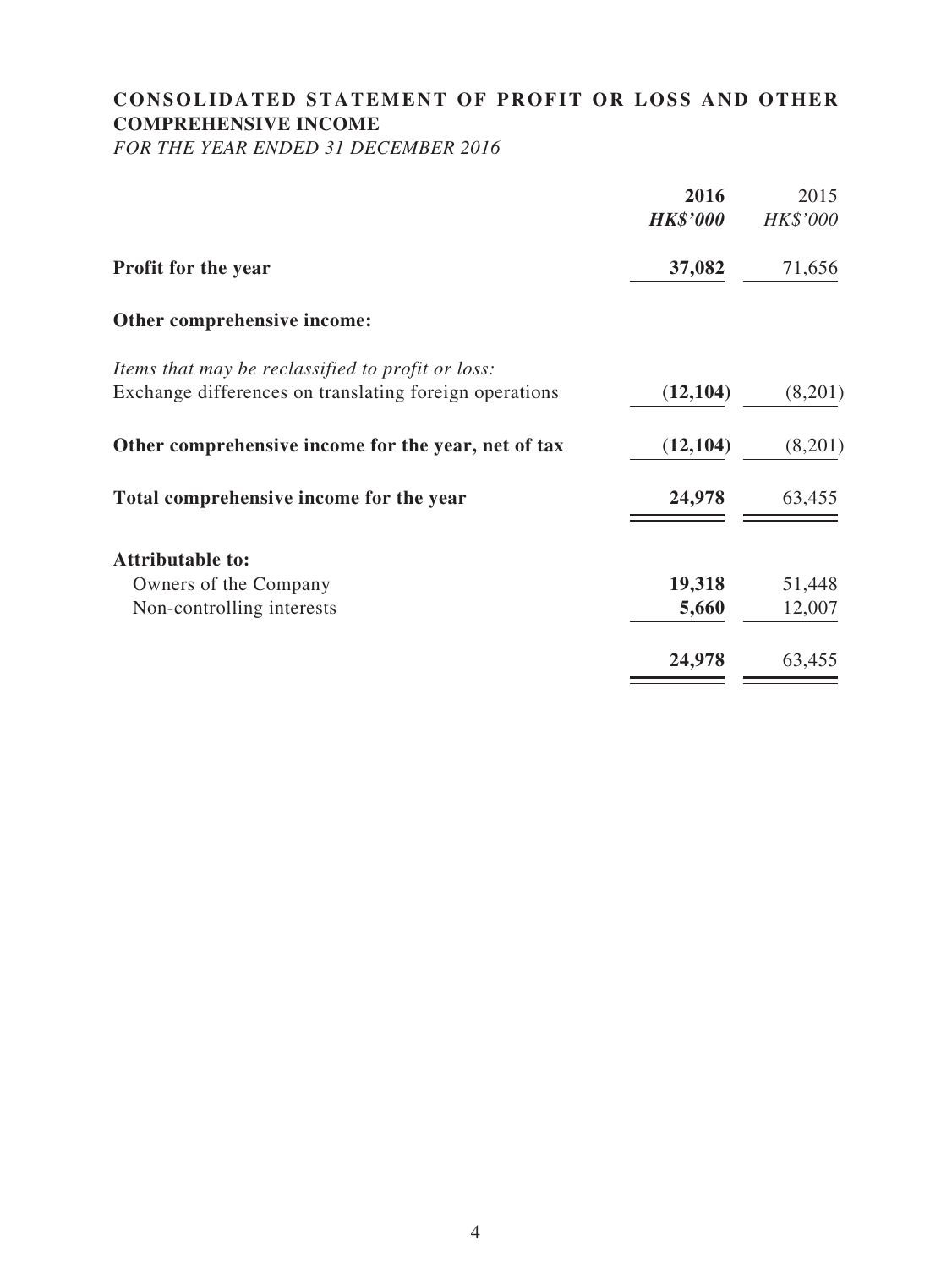# **CONSOLIDATED STATEMENT OF FINANCIAL POSITION**

*AT 31 DECEMBER 2016*

|                                              | <b>Note</b> | 2016<br><b>HK\$'000</b> | 2015<br>HK\$'000 |
|----------------------------------------------|-------------|-------------------------|------------------|
| <b>ASSETS</b>                                |             |                         |                  |
| <b>Non-current assets</b>                    |             |                         |                  |
| Property, plant and equipment                |             | 40,131                  | 44,876           |
| Goodwill                                     |             | 9,591                   | 9,591            |
| Other intangible assets                      |             | 14,628                  | 13,657           |
| Investments in associates                    |             | 16,460                  | 13,269           |
| <b>Total non-current assets</b>              |             | 80,810                  | 81,393           |
| <b>Current assets</b>                        |             |                         |                  |
| Inventories                                  |             | 87,899                  | 65,422           |
| Trade receivables                            | 11          | 75,223                  | 87,188           |
| Prepayments, deposits and other receivables  |             | 29,060                  | 16,662           |
| Bank and cash balances                       |             | 222,206                 | 69,303           |
| <b>Total current assets</b>                  |             | 414,388                 | 238,575          |
| <b>TOTAL ASSETS</b>                          |             | 495,198                 | 319,968          |
| <b>EQUITY AND LIABILITIES</b>                |             |                         |                  |
| Share capital                                | 13          | 6,380                   | 12,094           |
| Reserves                                     |             | 344,692                 | 157,264          |
| Equity attributable to owners of the Company |             | 351,072                 | 169,358          |
| Non-controlling interests                    |             | 50,404                  | 47,729           |
| <b>Total equity</b>                          |             | 401,476                 | 217,087          |
|                                              |             |                         |                  |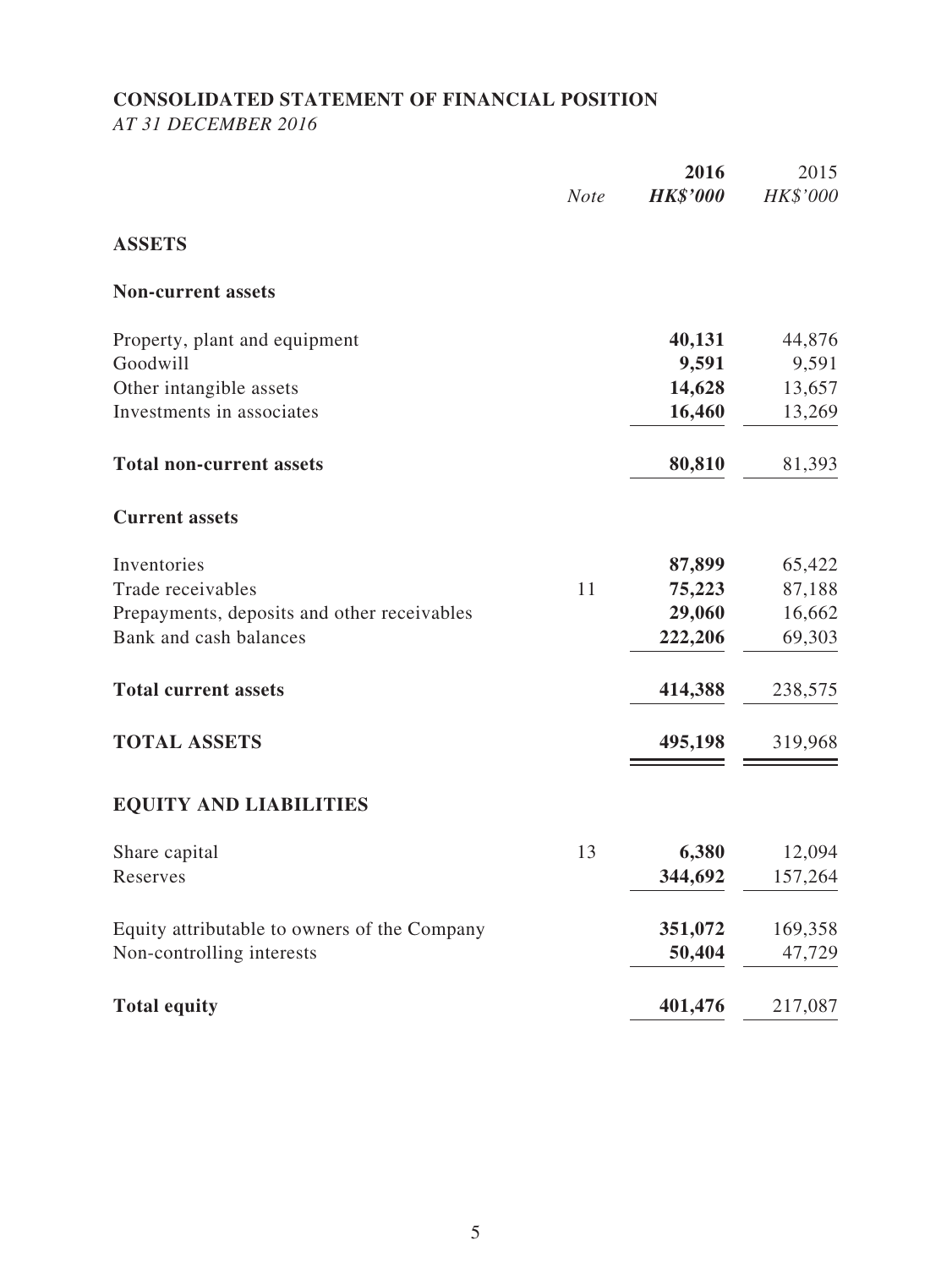|                                              | <b>Note</b> | 2016<br><b>HK\$'000</b> | 2015<br>HK\$'000 |
|----------------------------------------------|-------------|-------------------------|------------------|
| <b>LIABILITIES</b>                           |             |                         |                  |
| <b>Non-current liabilities</b>               |             |                         |                  |
| <b>Borrowings</b>                            |             | 1,450                   | 3,725            |
| Deferred tax liabilities                     |             | 2,415                   | 2,253            |
| <b>Total non-current liabilities</b>         |             | 3,865                   | 5,978            |
| <b>Current liabilities</b>                   |             |                         |                  |
| Trade payables                               | 12          | 32,866                  | 24,751           |
| Other payables and accruals                  |             | 47,039                  | 30,777           |
| <b>Borrowings</b>                            |             | 3,167                   | 992              |
| Current tax liabilities                      |             | 6,785                   | 40,383           |
| <b>Total current liabilities</b>             |             | 89,857                  | 96,903           |
| <b>TOTAL EQUITY AND LIABILITIES</b>          |             | 495,198                 | 319,968          |
| <b>Net current assets</b>                    |             | 324,531                 | 141,672          |
| <b>Total assets less current liabilities</b> |             |                         |                  |
|                                              |             | 405,341                 | 223,065          |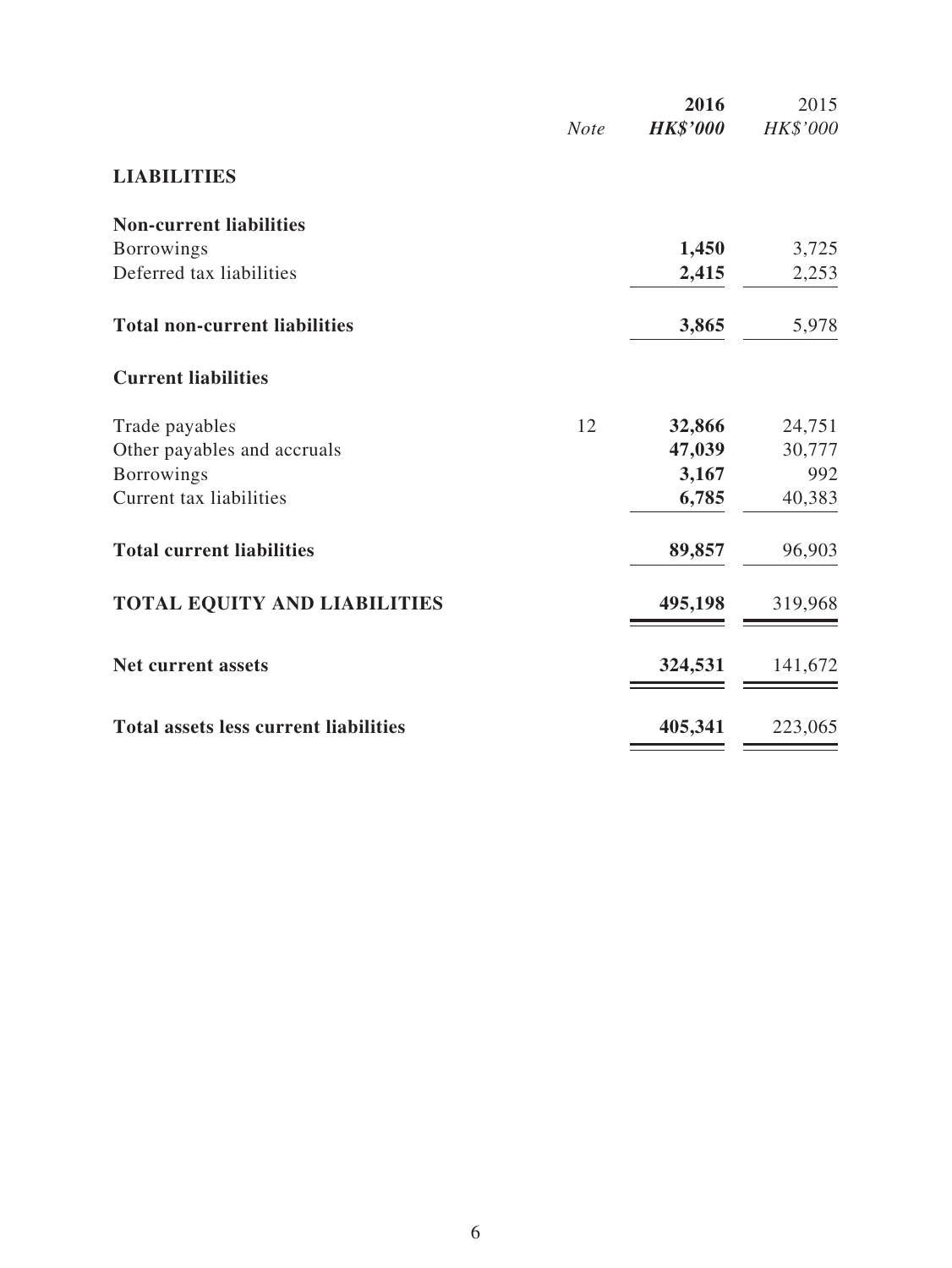### **NOTES TO THE CONSOLIDATED FINANCIAL STATEMENTS** *FOR THE YEAR ENDED 31 DECEMBER 2016*

#### **1. GENERAL INFORMATION**

The Company was incorporated as an exempted company in the Cayman Islands under the Companies Law of the Cayman Islands on 19 November 2015. The address of its registered office is Cricket Square, Hutchins Drive, PO Box 2681, Grand Cayman, KY1-1111, Cayman Islands. The address of its principal place of business is Flat B2, 7/F, Phase 2, Hang Fung Industrial Building, 2G Hok Yuen Street, Hung Hom, Hong Kong.

The Company is an investment holding company. The Company and its subsidiaries now comprising the Group are principally engaged in manufacturing, trading, and research and development of medical devices (the "**Business**").

On 13 July 2016 (the "**Listing Date**"), the Shares were listed (the "**Listing**") on the main board of The Stock Exchange of Hong Kong Limited (the "**Stock Exchange**").

In the opinion of the Directors, Vincent Raya International Limited ("**VRI**"), a company incorporated in the British Virgin Islands, is the ultimate parent of the Company. Mr. Choi Man Shing ("**Mr. Choi**") and Ms. Liu Pui Ching ("**Ms. Liu**") are the ultimate controlling parties of the Company (together with VRI, known as the "**Controlling Shareholders**").

#### **2. REORGANISATION AND BASIS OF PREPARATION**

Prior to the incorporation of the Company and the completion of the reorganisation for the purpose of Listing (the "**Reorganisation**"), the Business was carried out by companies now comprising the Group (collectively the "**Operating Companies**"). The Operating Companies were controlled by the Controlling Shareholders.

Immediately prior to and after the Reorganisation, the Business was and continues to be held by the Operating Companies. Pursuant to the Reorganisation, the Operating Companies together with the Business were transferred to and are held by the Company through Vincent Medical Manufacturing Holdings Limited and Vincent Medical Care Holdings Limited. The Reorganisation was completed on 18 February 2016 and thereafter, the Company became the holding company of the Group.

These consolidated financial statements have been prepared in accordance with all applicable Hong Kong Financial Reporting Standards ("**HKFRSs**") issued by the Hong Kong Institute of Certified Public Accountants (the "**HKICPA**"). HKFRSs comprise Hong Kong Financial Reporting Standards ("**HKFRS**"); Hong Kong Accounting Standards ("**HKAS**"); and Interpretations. These consolidated financial statements also comply with the applicable disclosure provisions of the Rules Governing the Listing of Securities on the Stock Exchange (the "**Listing Rules**") and with the disclosure requirements of the Hong Kong Companies Ordinance (Cap. 622).

The HKICPA has issued certain new and revised HKFRSs that are first effective or available for early adoption for the current accounting period of the Group. Note 3 below provides information on any changes in accounting policies resulting from initial application of these developments to the extent that they are relevant to the Group for the current and prior accounting periods reflected in these consolidated financial statements.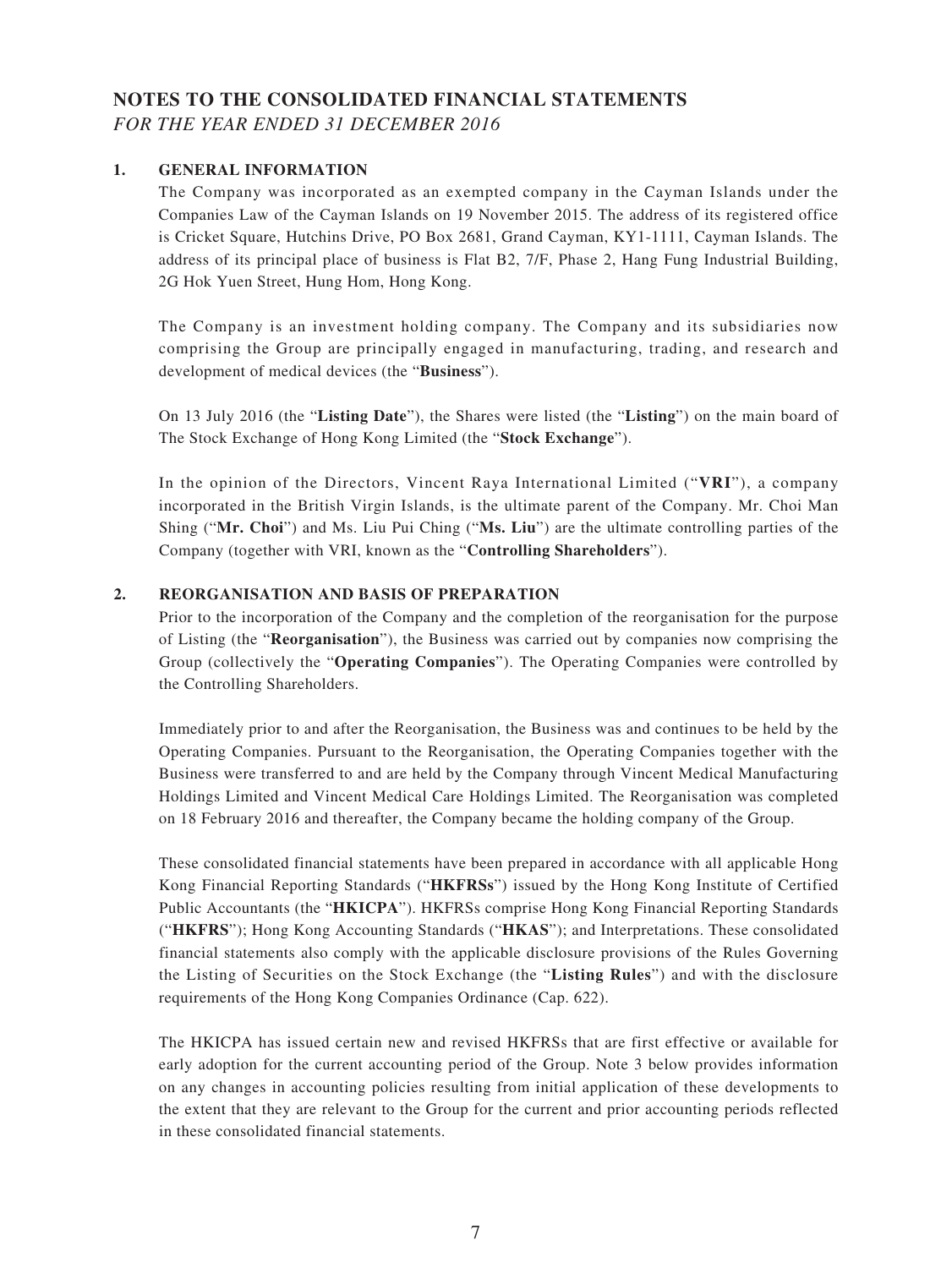#### **3. ADOPTION OF NEW AND REVISED HKFRSs**

#### **(a) Application of new and revised HKFRSs**

The HKICPA has issued a number of new and revised HKFRSs that are first effective for annual periods beginning on or after 1 January 2016. None of these developments have had a material effect on how the Group's results and financial position for the current or prior periods have been prepared or presented.

#### **(b) New and revised HKFRSs in issue but not yet effective**

The Group has not early applied new and revised HKFRSs that have been issued but are not yet effective for the financial year beginning 1 January 2016. These new and revised HKFRSs include the following which may be relevant to the Group.

|                                                                                                                                                                                                                   | <b>Effective for accounting periods</b><br>beginning on or after |
|-------------------------------------------------------------------------------------------------------------------------------------------------------------------------------------------------------------------|------------------------------------------------------------------|
| Amendments to HKAS 7 Statement of Cash Flows:<br>Disclosure initiative                                                                                                                                            | 1 January 2017                                                   |
| Amendments to HKAS 12 Income Taxes: Recognition of<br>deferred tax assets for unrealised losses                                                                                                                   | 1 January 2017                                                   |
| Amendments to HKFRS 4 Insurance Contracts                                                                                                                                                                         | 1 January 2018                                                   |
| <b>HKFRS 9 Financial Instruments</b>                                                                                                                                                                              | 1 January 2018                                                   |
| <b>HKFRS</b> 15 Revenue from Contracts with Customers                                                                                                                                                             | 1 January 2018                                                   |
| Amendments to HKFRS 2 Share-based Payment:<br>Classification and measurement of share-based<br>payment transactions                                                                                               | 1 January 2018                                                   |
| <b>HKFRS 16 Leases</b>                                                                                                                                                                                            | 1 January 2019                                                   |
| Amendments to HKFRS 10 Consolidated Financial<br>Statements and HKAS 28 Investments in Associates<br>and Joint Ventures: Sale or contribution of assets<br>between an investor and its associate or joint venture | To be determined                                                 |

The Group is in the process of making an assessment of what the impact of these amendments and new standards is expected to be in the period of initial application. So far the Group has identified some aspects of the new standards which may have a significant impact on the consolidated financial statements. Further details of the expected impacts are discussed below. As the Group has not completed its assessment, further impacts may be identified in due course.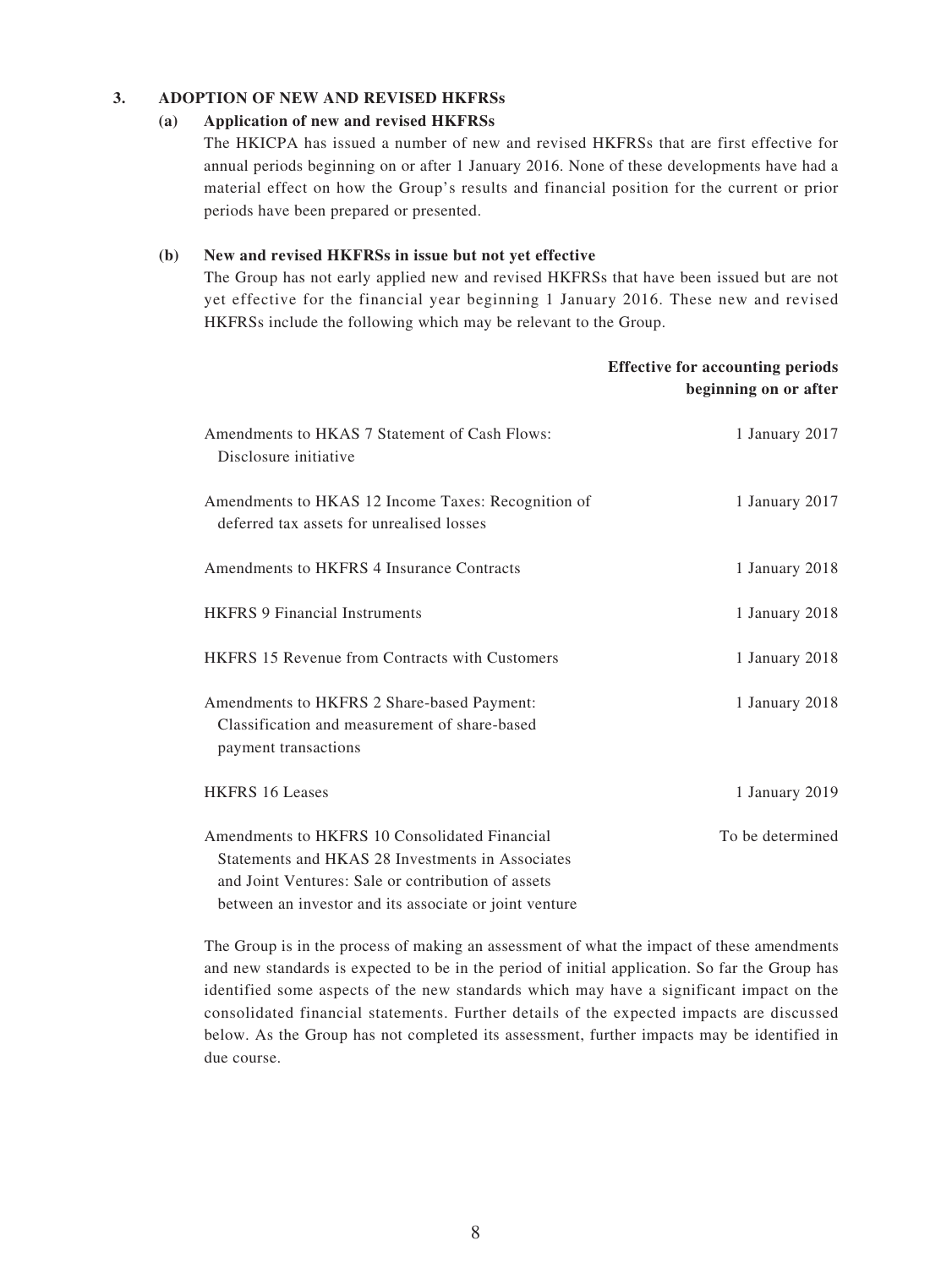#### **HKFRS 9 Financial Instruments**

The standard replaces HKAS 39 Financial Instruments: Recognition and Measurement.

The standard introduces a new approach to the classification of financial assets which is based on cash flow characteristics and the business model in which the asset is held. A debt instrument that is held within a business model whose objective is to collect the contractual cash flows and that has contractual cash flows that are solely payments of principal and interest on the principal outstanding is measured at amortised cost. A debt instrument that is held within a business model whose objective is achieved by both collecting the contractual cash flows and selling the instruments and that has contractual cash flows that are solely payments of principal and interest on the principal outstanding is measured at fair value through other comprehensive income. All other debt instruments are measured at fair value through profit or loss. Equity instruments are generally measured at fair value through profit or loss. However, an entity may make an irrevocable election on an instrument-by-instrument basis to measure equity instruments that are not held for trading at fair value through other comprehensive income.

The requirements for the classification and measurement of financial liabilities are carried forward largely unchanged from HKAS 39 except that when the fair value option is applied changes in fair value attributable to changes in own credit risk are recognised in other comprehensive income unless this creates an accounting mismatch.

HKFRS 9 introduces a new expected-loss impairment model to replace the incurred-loss impairment model in HKAS 39. It is no longer necessary for a credit event or impairment trigger to have occurred before impairment losses are recognised. For financial assets measured at amortised cost or fair value through other comprehensive income, an entity will generally recognise 12-month expected credit losses. If there has been a significant increase in credit risk since initial recognition, an entity will recognise lifetime expected credit losses. The standard includes a simplified approach for trade receivables to always recognise the lifetime expected credit losses.

The de-recognition requirements in HKAS 39 are carried forward largely unchanged.

HKFRS 9 substantially overhauls the hedge accounting requirements in HKAS 39 to align hedge accounting more closely with risk management and establish a more principle based approach.

The new expected credit loss impairment model in HKFRS 9 may result in the earlier recognition of impairment losses on the Group's trade receivables and other financial assets. The Group is unable to quantity the impact until a more detailed assessment is completed.

#### **HKFRS 15 Revenue from Contracts with Customers**

HKFRS 15 replaces all existing revenue standards and interpretations.

The core principle of the standard is that an entity recognises revenue to depict the transfer of goods and services to customers in an amount that reflects the consideration to which the entity expects to become entitled in exchange for those goods and services.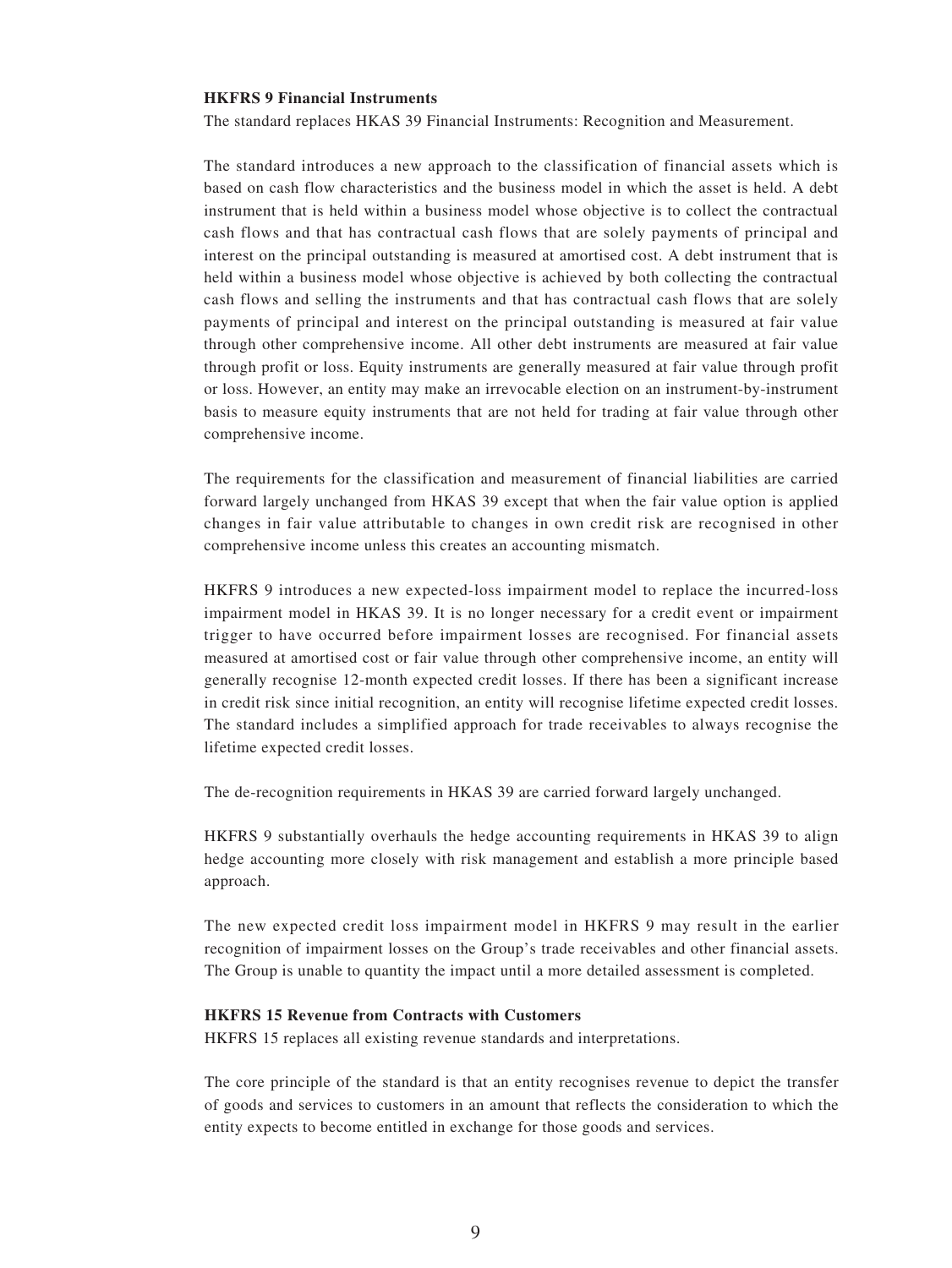An entity recognises revenue in accordance with the core principle by applying a 5-step model:

- 1. Identify the contract with a customer
- 2. Identify the performance obligations in the contract
- 3. Determine the transaction price
- 4. Allocate the transaction price to the performance obligations in the contract
- 5. Recognise revenue when or as the entity satisfies a performance obligation

The standard also includes comprehensive disclosure requirements relating to revenue.

The Group is currently assessing the impact of adopting HKFRS 15 on the consolidated financial statements but it is unable to estimate the impact of the new standard on the consolidated financial statements until a more detailed analysis is completed.

#### **HKFRS 16 Leases**

HKFRS 16 replaces HKAS 17 Leases and related interpretations. The new standard introduces a single accounting model for lessees. For lessees the distinction between operating and finance leases is removed and lessees will recognise right-of-use assets and lease liabilities for all leases (with optional exemptions for short-term leases and leases of low value assets). HKFRS 16 carries forward the accounting requirements for lessors in HKAS 17 substantially unchanged. Lessors will therefore continue to classify leases as operating or financing leases.

The Group's office property leases are currently classified as operating leases and the lease payments (net of any incentives received from the lessor) are recognised as an expense on a straight-line basis over the lease term. Under HKFRS 16 the Group may need to recognise and measure a liability at the present value of the future minimum lease payments and recognise a corresponding right-of-use asset for these leases. The interest expense on the lease liability and depreciation on the right-of-use asset will be recognised in profit or loss. The Group's assets and liabilities will increase and the timing of expense recognition will also be impacted as a result.

The Group's future minimum lease payments under non-cancellable operating leases for its offices and factory premises amounted to approximately HK\$21,317,000 as at 31 December 2016. The Group will need to perform a more detailed assessment in order to determine the new assets and liabilities arising from these operating leases commitments after taking into account the transition reliefs available in HKFRS 16 and the effects of discounting.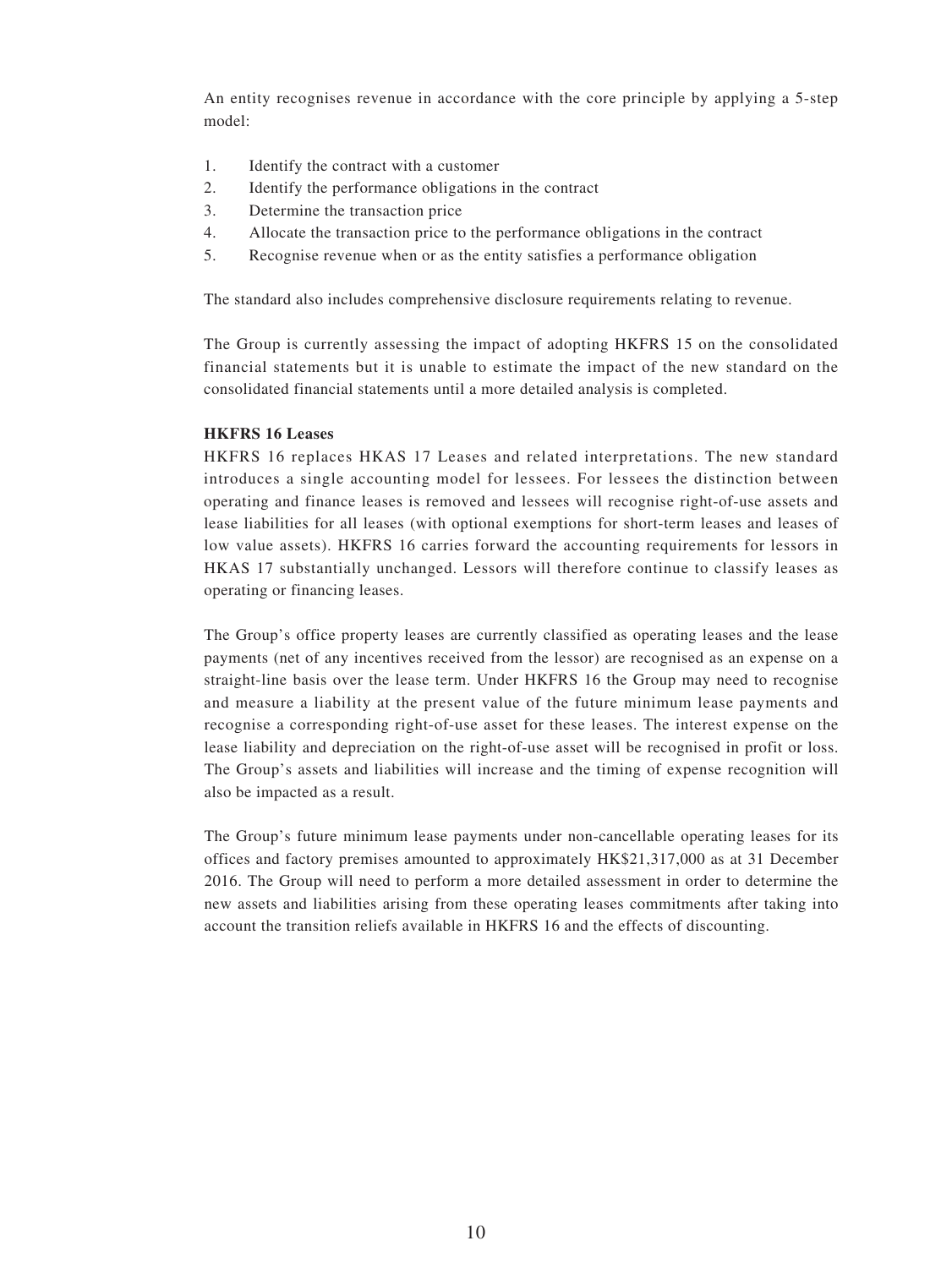#### **4. TURNOVER**

The Group's turnover represents sales of medical devices to customers. An analysis of the Group's turnover by products for the year is as follows:

|                                         | 2016            | 2015     |
|-----------------------------------------|-----------------|----------|
|                                         | <b>HK\$'000</b> | HK\$'000 |
| Respiratory products                    | 151,820         | 175,241  |
| Imaging disposable products             | 180,817         | 155,675  |
| Orthopaedic and rehabilitation products | 76,403          | 74,124   |
| Others                                  | 58,307          | 43,129   |
|                                         | 467,347         | 448.169  |

#### **5. OTHER INCOME**

|                                                    | 2016<br><b>HK\$'000</b> | 2015<br>HK\$'000 |
|----------------------------------------------------|-------------------------|------------------|
| Exchange gain, net                                 | 1,141                   | 736              |
| Interest income                                    | 57                      | 131              |
| Gain on disposals of property, plant and equipment |                         | 284              |
| Sundry income                                      | 2,543                   | 490              |
| Write back of trade payables                       | 2,207                   |                  |
|                                                    | 5,948                   | 1,641            |

#### **6. SEGMENT INFORMATION**

Operating segments are reported in a manner consistent with the internal reporting provided to the chief operating decision-maker. The chief operating decision-maker, who is responsible for allocating resources and assessing performance of the operating segments, has been identified as the Directors that make strategic and operating decisions.

The Directors review the internal reporting of the Group in order to assess performance and allocate resources. From business model perspective, management assesses the performance of two operating segments, which are original equipment manufacturing ("**OEM**") business and original brand manufacturing ("**OBM**") business.

- OEM whereby products are manufactured in accordance with the customer's specification for sale under the customer's or third party's brand.
- • OBM comprises research, development, manufacturing, marketing and sales of medical devices under "Inspired Medical" (英仕醫療) and "Hand of Hope" brands.

Segment profits or losses do not include interest income, interest expenses, Listing-related expenses, share-based payments, share of losses of associates, write back of trade payables, corporate income and corporate expenses.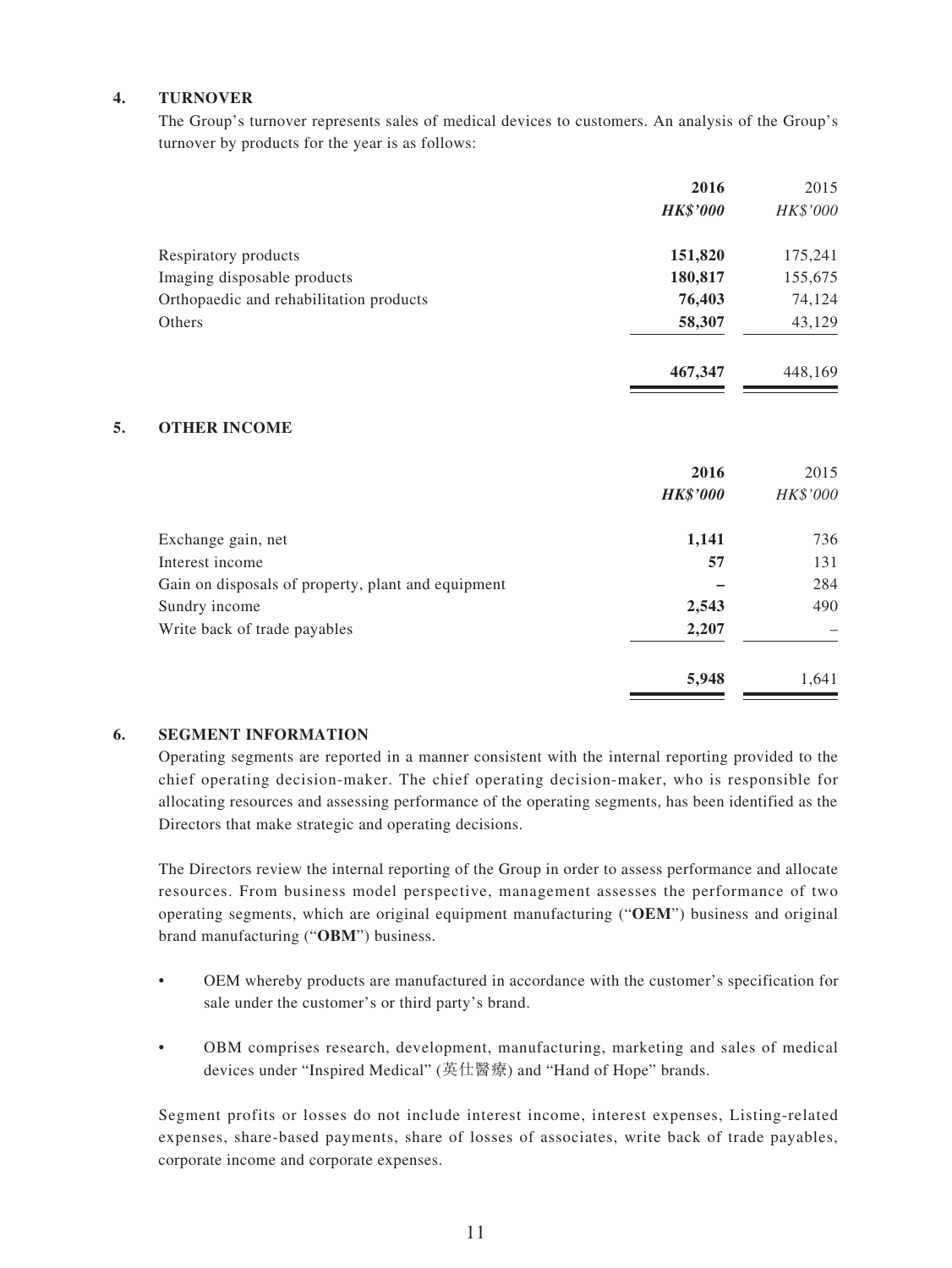Segment assets and liabilities of the Group are not reported to the Directors regularly. As a result, reportable segment assets and liabilities have not been presented in the consolidated financial statements.

#### **Information about reportable segment profit or loss:**

|                                 | <b>OEM</b><br><b>HK\$'000</b> | <b>OBM</b><br><b>HK\$'000</b> | <b>Total</b><br><b>HK\$'000</b> |
|---------------------------------|-------------------------------|-------------------------------|---------------------------------|
| Year ended 31 December 2016     |                               |                               |                                 |
| Revenue from external customers | 400,657                       | 66,690                        | 467,347                         |
| Segment profit/(loss)           | 68,868                        | (2,939)                       | 65,929                          |
| Depreciation and amortisation   | 8,626                         | 3,846                         | 12,472                          |
| Year ended 31 December 2015     |                               |                               |                                 |
| Revenue from external customers | 391,062                       | 57,107                        | 448,169                         |
| Segment profit                  | 64,182                        | 10,824                        | 75,006                          |
| Depreciation and amortisation   | 10,974                        | 1,715                         | 12,689                          |

#### **Reconciliations of reportable segment revenue and profit or loss:**

|                                             | 2016<br><b>HK\$'000</b> | 2015<br>HK\$'000 |
|---------------------------------------------|-------------------------|------------------|
| <b>Revenue</b>                              |                         |                  |
| Total revenue of reportable segments        | 467,347                 | 448,169          |
|                                             |                         |                  |
| <b>Profit or loss</b>                       |                         |                  |
| Total profit or loss of reportable segments | 65,929                  | 75,006           |
| Interest income                             | 57                      | 131              |
| Interest expenses                           | (339)                   | (5)              |
| Listing-related expenses                    | (17,964)                | (4,634)          |
| Share-based payments                        | (2,714)                 |                  |
| Share of losses of associates               | (114)                   | (41)             |
| Write back of trade payables                | 2,207                   |                  |
| Unallocated corporate income                | 3,684                   | 1,510            |
| Unallocated corporate expenses              | (3,050)                 | (2,795)          |
| Consolidated profit before tax              | 47,696                  | 69,172           |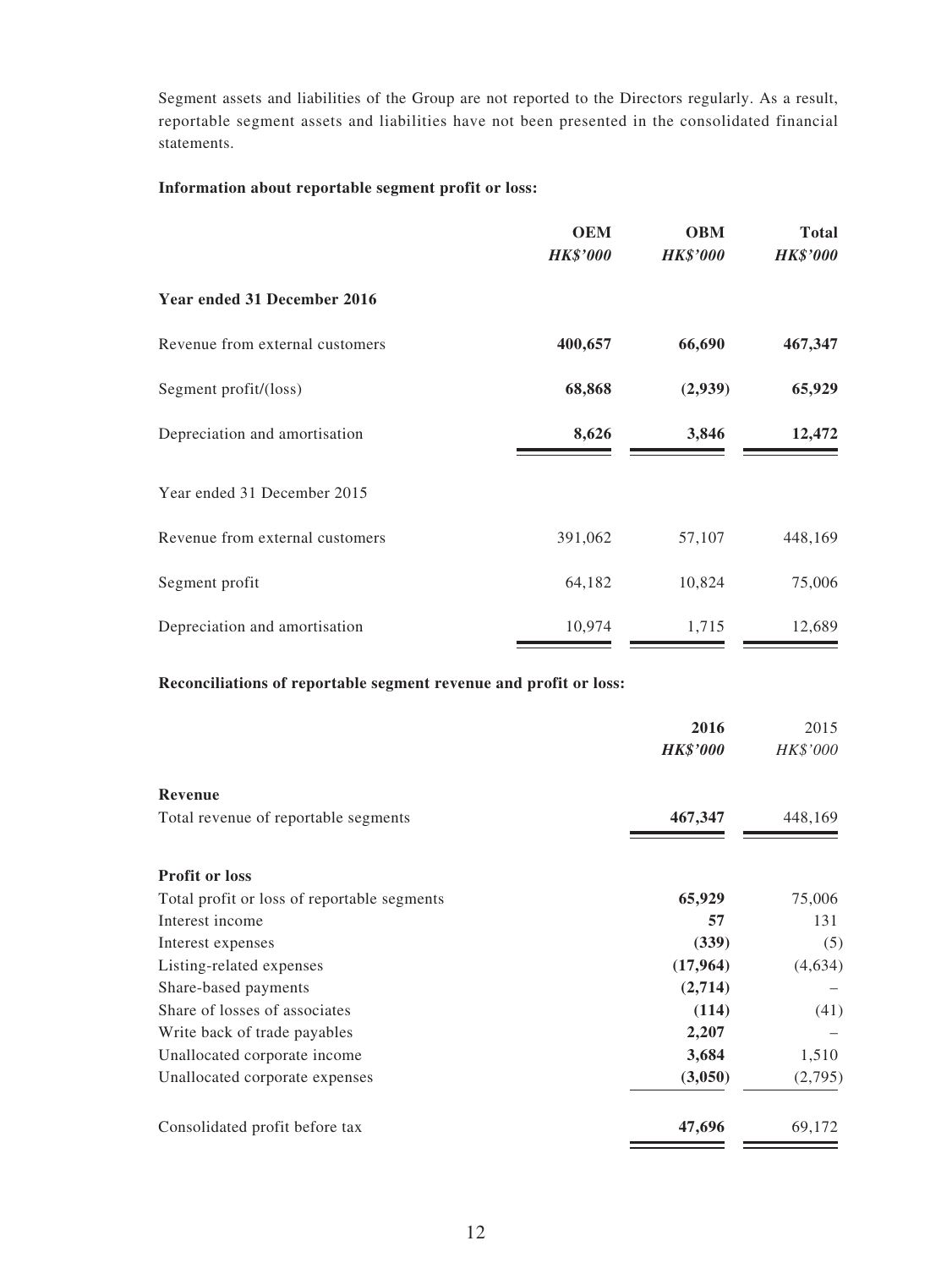#### **Geographical information:**

The Group's revenue from external customers by location of operations and information about its non-current assets by location of assets are detailed below:

|                                            | Revenue                   |          |
|--------------------------------------------|---------------------------|----------|
|                                            | 2016                      | 2015     |
|                                            | <b>HK\$'000</b>           | HK\$'000 |
| United States (the "USA")                  | 323,298                   | 331,151  |
| The People's Republic of China (the "PRC") | 39,355                    | 37,635   |
| Netherlands                                | 34,370                    | 9,609    |
| Australia                                  | 17,922                    | 12,015   |
| Japan                                      | 13,904                    | 13,564   |
| Germany                                    | 1,822                     | 21,954   |
| Others                                     | 36,676                    | 22,241   |
|                                            | 467,347                   | 448,169  |
|                                            | <b>Non-current assets</b> |          |
|                                            | 2016                      | 2015     |
|                                            | <b>HK\$'000</b>           | HK\$'000 |
| Hong Kong                                  | 30,993                    | 24,570   |
| The PRC                                    | 39,095                    | 43,554   |
| Australia                                  | 10,722                    | 13,269   |
|                                            | 80,810                    | 81,393   |
| Revenue from major customers:              |                           |          |
|                                            | 2016                      | 2015     |
|                                            | <b>HK\$'000</b>           | HK\$'000 |
| OEM segment                                |                           |          |
| Customer A                                 | 187,508                   | 161,326  |
| Customer B                                 | 103,757                   | 73,379   |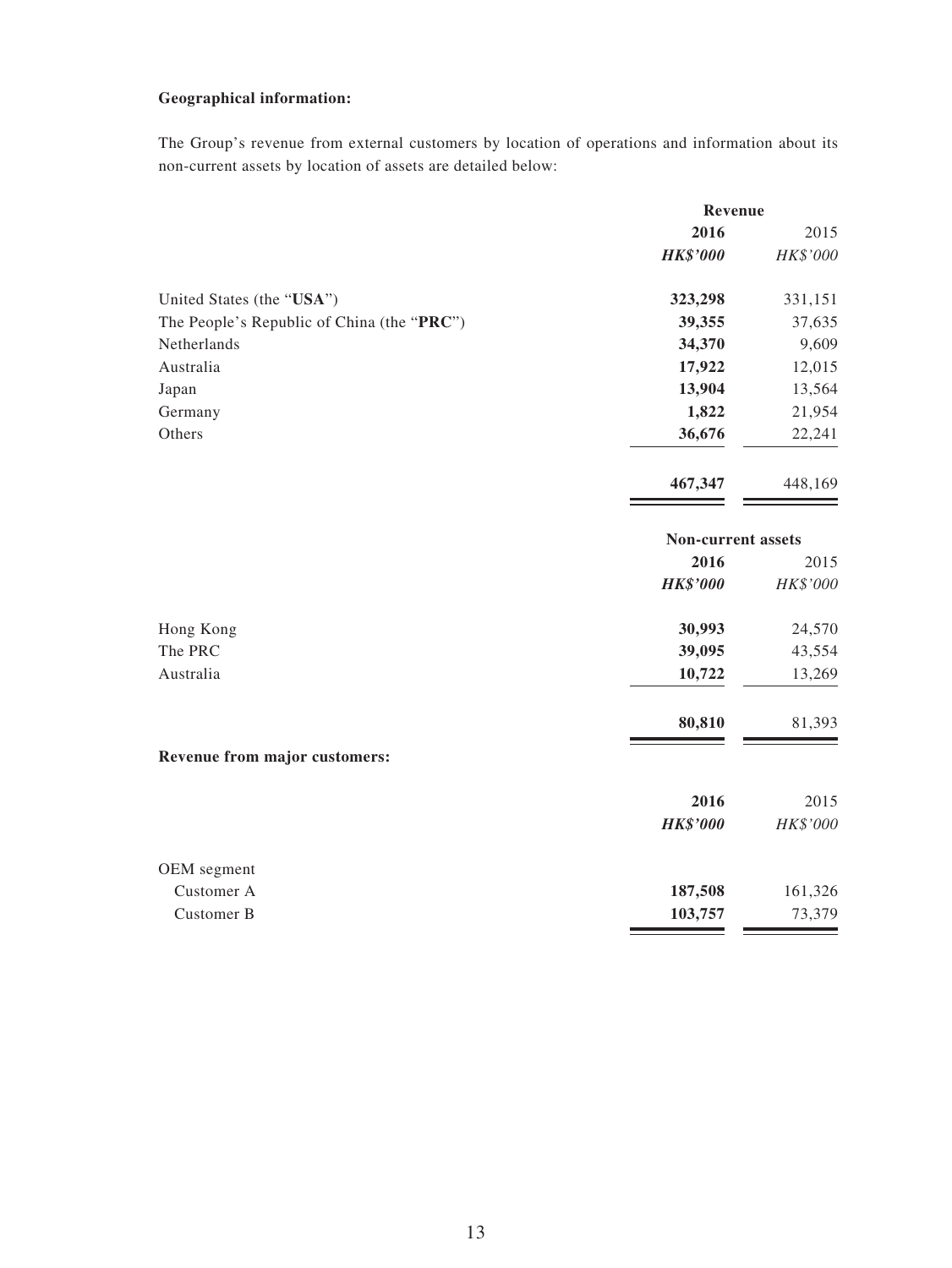#### **7. INCOME TAX EXPENSE/(CREDIT)**

|                                     | 2016            | 2015      |
|-------------------------------------|-----------------|-----------|
|                                     | <b>HK\$'000</b> | HK\$'000  |
| Current tax - Hong Kong Profits Tax |                 |           |
| Provision for the year              | 6,012           | 6,392     |
| Over-provision in prior years       | (20)            | (11, 876) |
|                                     | 5,992           | (5,484)   |
| Current tax $-$ the PRC             |                 |           |
| Provision for the year              | 4,365           | 3,016     |
| Under-provision in prior years      | 95              |           |
|                                     | 4,460           | 3,016     |
| Deferred tax                        | 162             | (16)      |
| Income tax expense/(credit)         | 10,614          | (2,484)   |

Hong Kong Profits Tax has been provided at a rate of 16.5% (2015: 16.5%) on the estimated assessable profit for the year ended 31 December 2016.

Under the Corporate Income Tax Law of the PRC which became effective from 1 January 2008, the standard corporate income tax rate is 25% except for Vincent Medical (Dongguan) Mfg. Co. Ltd. (東莞永勝醫療製品有限公司) which is qualified as High and New Tech Enterprise and would be entitled to a reduced corporate income tax rate of 15%. The relevant tax rates for the Company's PRC subsidiaries range from 15% to 25%.

#### **8. PROFIT FOR THE YEAR**

The Group's profit for the year is stated after charging/(crediting) the following:

|                                                                  | 2016            | 2015     |
|------------------------------------------------------------------|-----------------|----------|
|                                                                  | <b>HK\$'000</b> | HK\$'000 |
| Allowance for inventories (included in cost of inventories sold) | 18              | 14       |
| Amortisation                                                     | 1,522           | 96       |
| Auditor's remuneration                                           | 1,485           | 2,243    |
| Cost of inventories sold                                         | 321,585         | 308,368  |
| Depreciation                                                     | 11,094          | 13,216   |
| Directors' emoluments                                            | 4,685           | 2,608    |
| Equity-settled share-based payments                              | 2,714           |          |
| Exchange gain, net                                               | (1,141)         | (736)    |
| Gain on disposals of property, plant and equipment               |                 | (284)    |
| Listing-related expenses                                         | 17,964          | 4,634    |
| Operating lease charges – land and buildings                     | 9,688           | 6,059    |
| Research and development expenditure                             | 9,587           | 7,185    |
| Staff costs (including directors' emoluments)                    | 95,967          | 80,090   |
| Write back of trade payables                                     | (2,207)         |          |
| Write off of property, plant and equipment                       | 99              | 497      |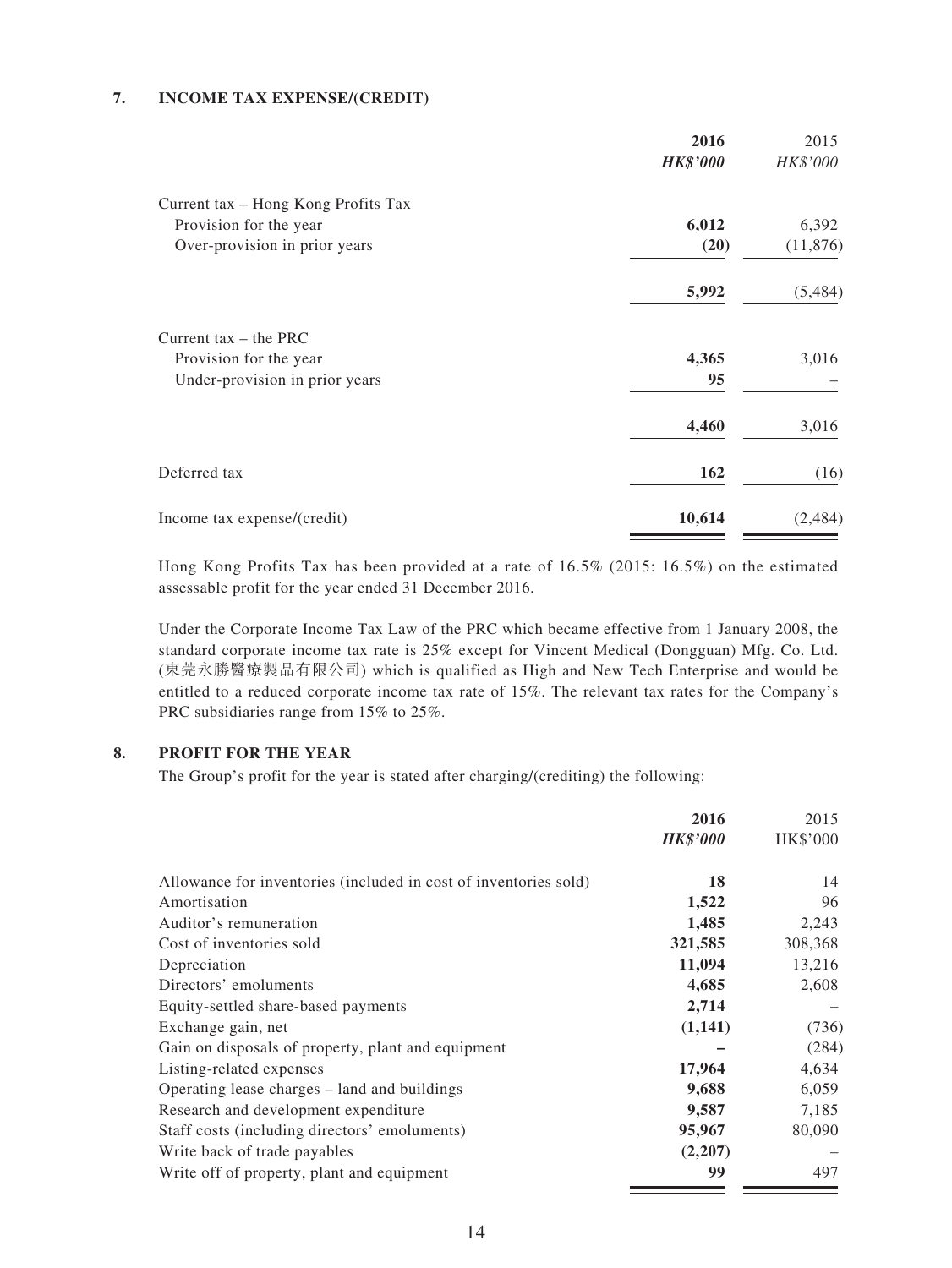#### **9. DIVIDEND**

A final dividend of HK1.50 cents per Share amounting to approximately HK\$9,570,000 for the year ended 31 December 2016 has been proposed by the Directors and is subject to the approval by the shareholders of the Company (the "Shareholders") at the forthcoming annual general meeting of the Company to be held on 24 May 2017 (the "AGM").

Prior to the Listing, a dividend of HK\$21,000,000 was declared in March 2016 and paid to the then shareholders of two subsidiaries of the Company in April 2016.

#### **10. EARNINGS PER SHARE**

The calculation of basic and diluted earnings per Share attributable to owners of the Company is based on the following data:

|                                                                                                         | 2016<br><b>HK\$'000</b> | 2015<br>HK\$'000 |
|---------------------------------------------------------------------------------------------------------|-------------------------|------------------|
| <b>Earnings</b>                                                                                         |                         |                  |
| Profit attributable to owners of the Company                                                            | 29,242                  | 58,153           |
| <b>Number of Shares</b>                                                                                 | $\bm{v}$                | $\bm{v}$         |
| Weighted average number of ordinary Shares for the purpose of<br>calculating basic earnings per Share   | 554,746                 | 408,320          |
| Effect of dilutive potential ordinary Shares arising from share<br>options issued by the Company        | 2,161                   | n/a              |
| Weighted average number of ordinary Shares for the purpose of<br>calculating diluted earnings per Share | 556,907                 | n/a              |

The weighted average number of ordinary Shares for the purpose of calculating basic and diluted earnings per Share for both years has been adjusted for the effect of the capitalisation issue as more fully explained in note 13.

No diluted earnings per Share was presented for the year ended 31 December 2015 as there was no potential ordinary Share outstanding during that year.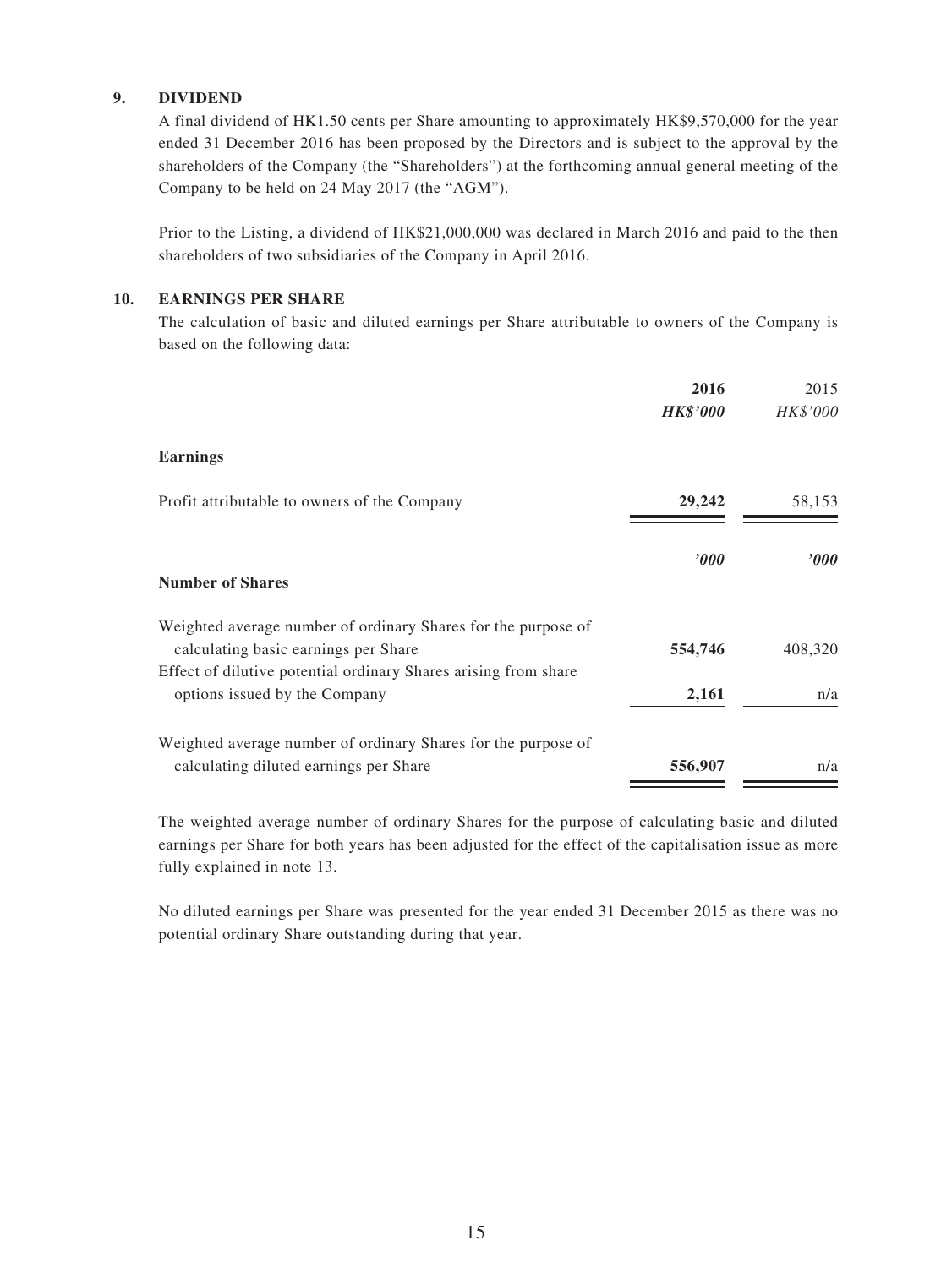#### **11. TRADE RECEIVABLES**

The general credit terms of the Group granted to its customers range from 30 to 90 days. The Group seeks to maintain strict control over its outstanding receivables. Overdue balances are reviewed regularly by the Directors.

The ageing analysis of trade receivables, based on the invoice date, and net of allowance, is as follows:

|                   | 2016<br><b>HK\$'000</b> | 2015<br>HK\$'000 |
|-------------------|-------------------------|------------------|
| 0 to 30 days      | 35,910                  | 40,149           |
| $31$ to $60$ days | 23,333                  | 25,193           |
| 61 to 90 days     | 4,602                   | 14,500           |
| Over 90 days      | 11,378                  | 7,346            |
|                   | 75,223                  | 87,188           |

As at 31 December 2016, no allowance for estimated irrecoverable trade receivables was made (2015: HK\$895,000).

Reconciliation of allowance for trade receivables:

|                     | 2016            | 2015     |
|---------------------|-----------------|----------|
|                     | <b>HK\$'000</b> | HK\$'000 |
| At 1 January        | 895             | 895      |
| Amounts written off | (895)           |          |
| At 31 December      |                 | 895      |

As of 31 December 2016, trade receivables of approximately HK\$13,726,000 (2015: HK\$17,088,000) were past due but not impaired. These relate to a number of independent customers for whom there is no recent history of default. The ageing analysis of these trade receivables is as follows:

|                | 2016<br><b>HK\$'000</b> | 2015<br>HK\$'000 |
|----------------|-------------------------|------------------|
| Overdue by:    |                         |                  |
| Up to 3 months | 6,928                   | 16,870           |
| Over 3 months  | 6,798                   | 218              |
|                | 13,726                  | 17,088           |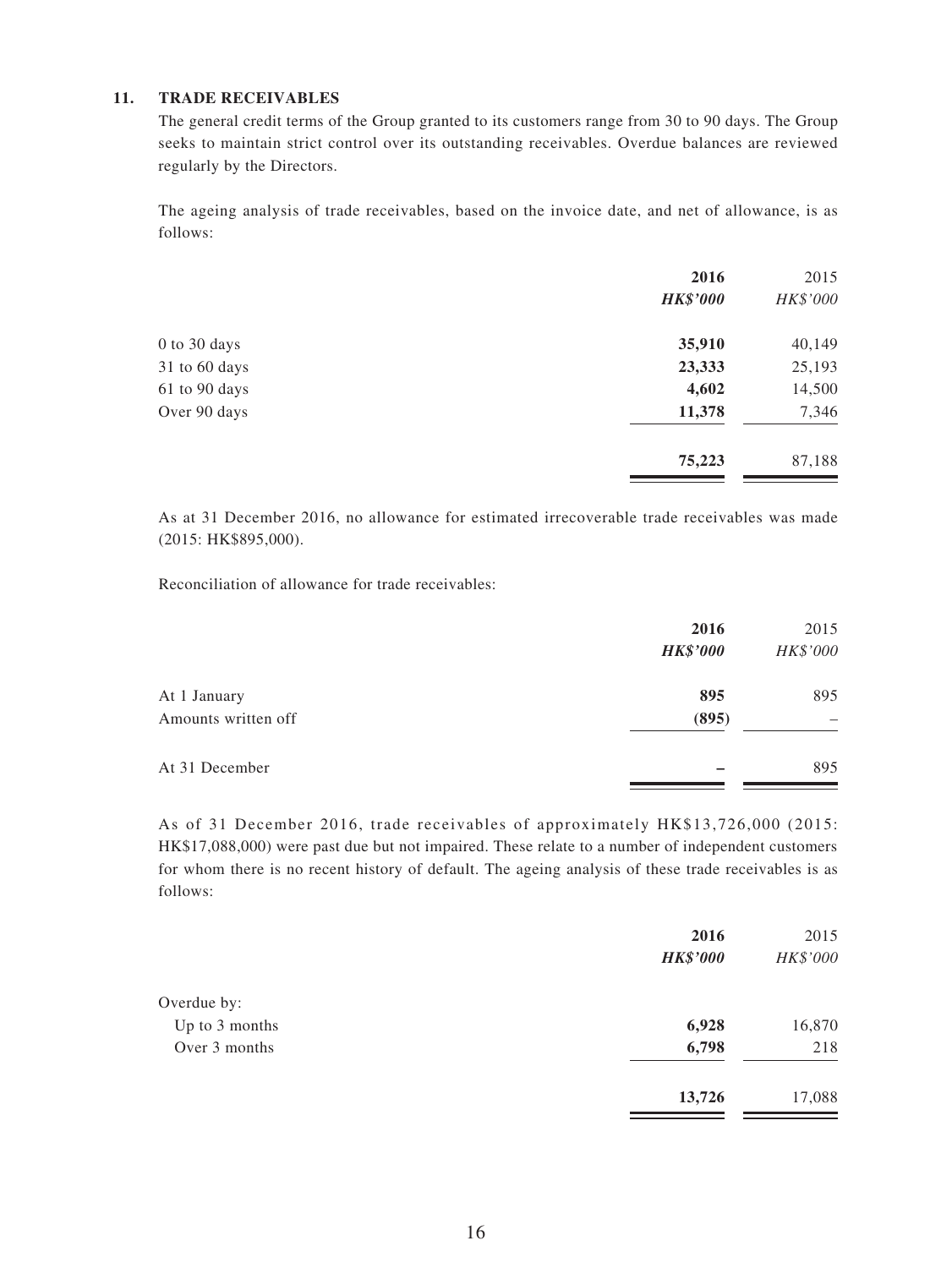The carrying amounts of the Group's trade receivables are denominated in the following currencies:

| 2016            | 2015     |
|-----------------|----------|
| <b>HK\$'000</b> | HK\$'000 |
| 1,462           | 723      |
| 7,923           | 7,063    |
| 65,838          | 79,402   |
| 75,223          | 87,188   |
|                 |          |

#### **12. TRADE PAYABLES**

The ageing analysis of trade payables, based on the date of receipt of goods, is as follows:

|               | 2016<br><b>HK\$'000</b> | 2015<br>HK\$'000 |
|---------------|-------------------------|------------------|
| 0 to 30 days  | 18,119                  | 9,348            |
| 31 to 60 days | 4,340                   | 4,104            |
| Over 60 days  | 10,407                  | 11,299           |
|               | 32,866                  | 24,751           |

The carrying amounts of the Group's trade payables are denominated in the following currencies:

|            | 2016            | 2015     |
|------------|-----------------|----------|
|            | <b>HK\$'000</b> | HK\$'000 |
| <b>HKD</b> | 5,597           | 6,150    |
| <b>RMB</b> | 15,846          | 6,852    |
| <b>USD</b> | 10,965          | 11,293   |
| Others     | 458             | 456      |
|            | 32,866          | 24,751   |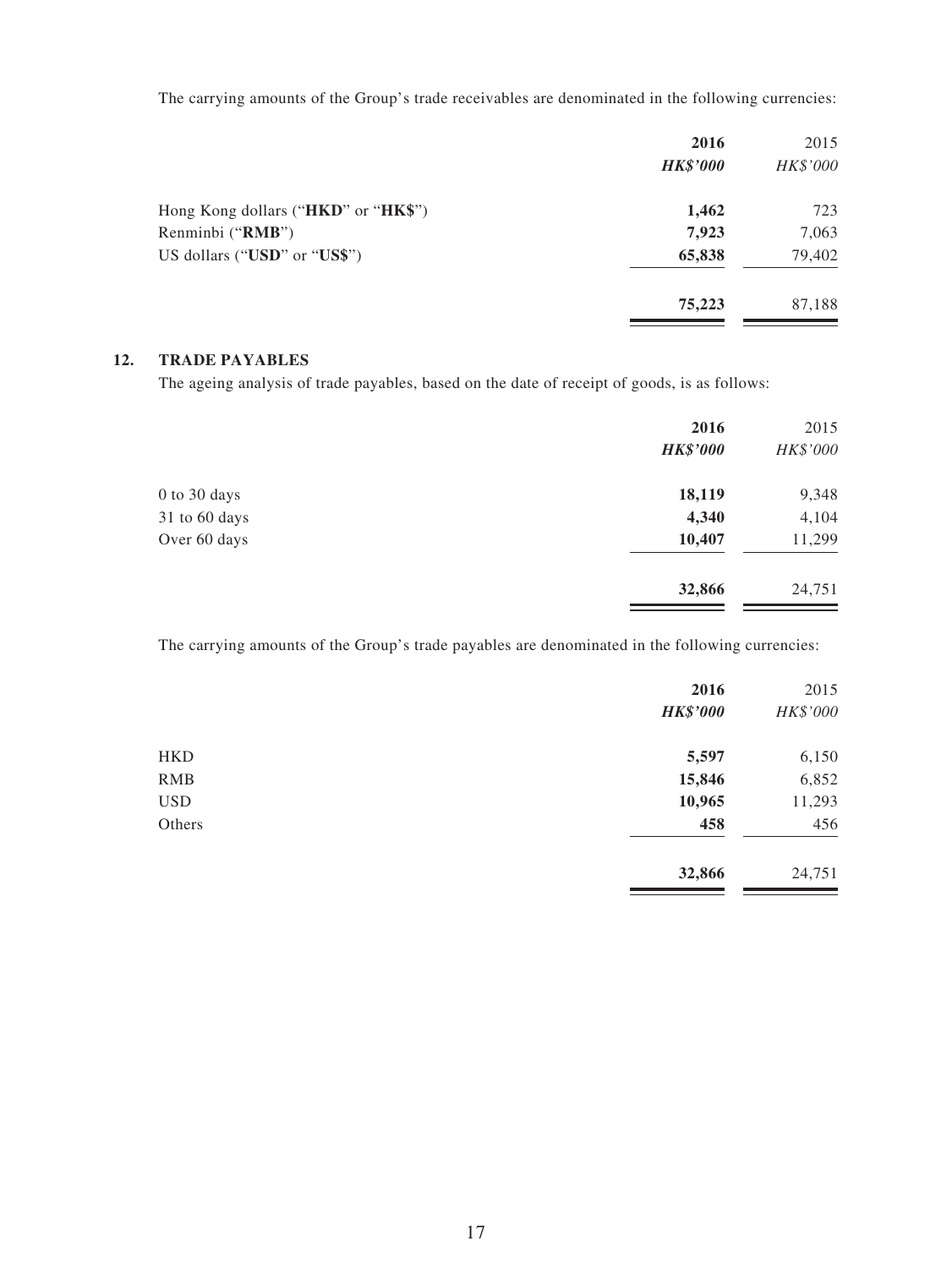#### **13. SHARE CAPITAL**

| <b>The Company</b> |                |                  |  |
|--------------------|----------------|------------------|--|
|                    |                |                  |  |
| <b>Note</b>        | <b>Shares</b>  | Amount<br>HK\$   |  |
|                    |                |                  |  |
|                    |                |                  |  |
| (a)                | 50,000         | 390,000          |  |
|                    |                |                  |  |
| (b)                | (50,000)       | (390,000)        |  |
|                    |                |                  |  |
| (b)                | 10,000,000,000 | 100,000,000      |  |
|                    | 10,000,000,000 | 100,000,000      |  |
|                    |                |                  |  |
|                    |                |                  |  |
| (a)                | 1              | 8                |  |
|                    |                |                  |  |
| (b)                | (1)            | (8)              |  |
|                    |                |                  |  |
| (b)                | 1              | —*               |  |
| (c)                | 9,998          | 100              |  |
| (d)                | 2,500          | 25               |  |
| (e)                | 510,387,501    | 5,103,875        |  |
| (f)                | 127,600,000    | 1,276,000        |  |
|                    | 638,000,000    | 6,380,000        |  |
|                    |                | <b>Number</b> of |  |

\* *Represent an amount less than HK\$1*

*Notes:*

(a) The Company was incorporated as an exempted company in the Cayman Islands on 19 November 2015 with an authorised Share capital of US\$50,000 divided into 50,000 Shares with a par value of US\$1 each.

 On incorporation, one Share was allotted as fully-paid at par value to a subscriber, and was transferred to VRI on the same date.

- (b) On 3 February 2016, the Company redenominated its Share capital from US\$ to HK\$ (the "**Redenomination**") through the following steps:
	- i) the authorised Share capital of the Company was increased by HK\$100,000,000 through the creation of 10,000,000,000 Shares of a par value of HK\$0.01 each;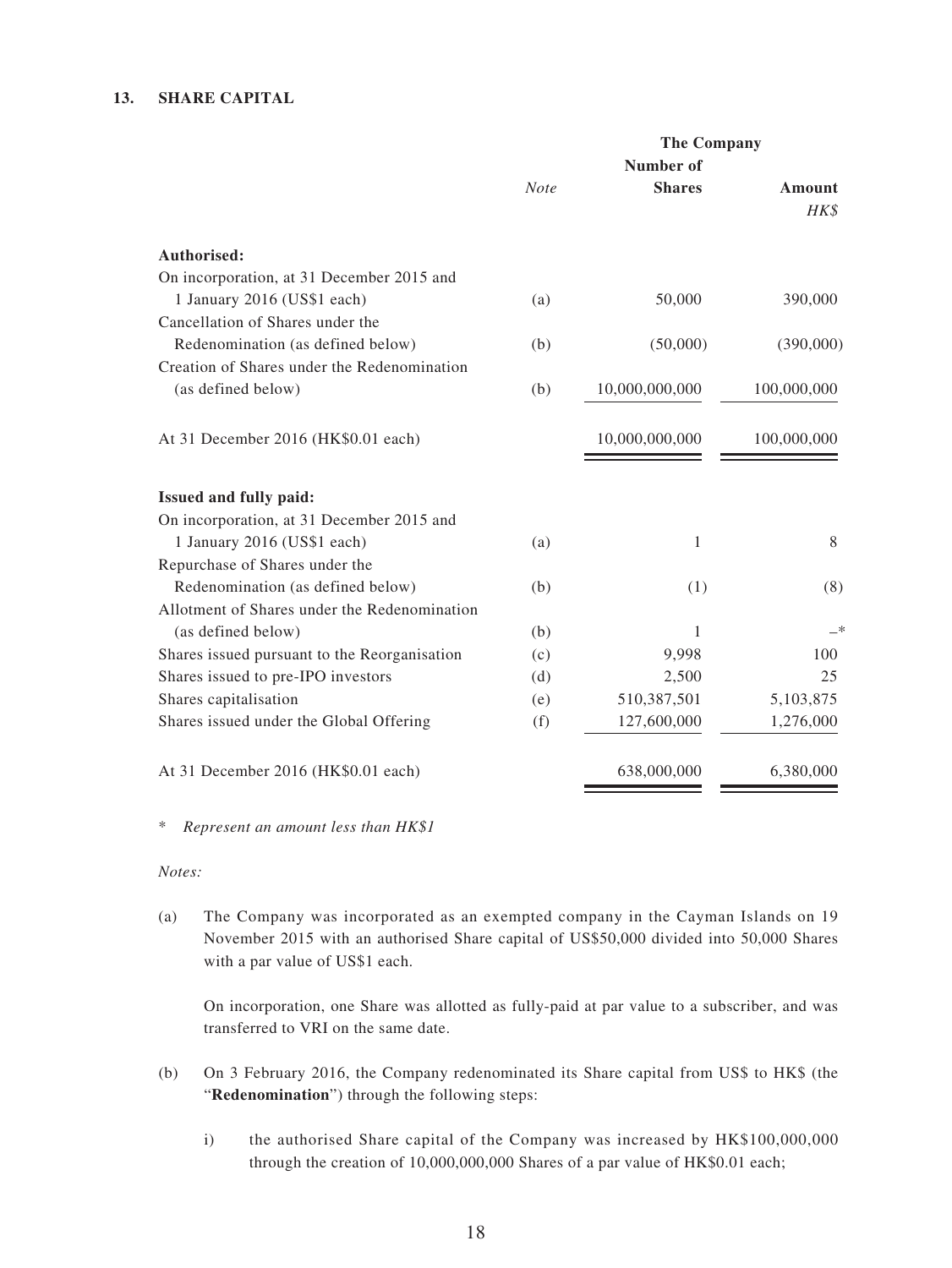- ii) the Company allotted and issued nil-paid one Share of HK\$0.01 to VRI at a subscription price of HK\$7.8 (equivalent to US\$1) (the "**Subscription Price**");
- iii) the Company repurchased the one issued Share of US\$1 from VRI at a price of US\$1 (the "**Repurchase Price**"), after which such Share was cancelled;
- iv) the Subscription Price was set off by the Repurchase Price and as a result, the one nil-paid Share of HK\$0.01 issued to VRI in item (ii) above was credited as fully-paid; and
- v) the 50,000 unissued Shares of US\$1 each in the authorised Share capital of the Company were cancelled.

As a result of the Redenomination, the Company had an authorised Share capital of HK\$100,000,000 divided into 10,000,000,000 Shares with a par value of HK\$0.01 each.

(c) On 18 February 2016, the Company entered into a sale and purchase agreement with each of (i) the immediate parent of Vincent Healthcare Products Limited ("**VHPL**") prior to the Reorganisation, Mr. Choi and Ms. Liu; (ii) Mr. To Ki Cheung; (iii) Mr. Koh Ming Fai and (iv) Mr. Fu Kwok Fu, pursuant to which the Company allotted and issued 970, 404, 121 and 121 Shares, credited as fully paid-up, to VRI, Mr. To Ki Cheung, Mr. Koh Ming Fai and Mr. Fu Kwok Fu (Mr. To Ki Cheung, Mr. Koh Ming Fai and Mr. Fu Kwok Fu are executive Directors of the Company) respectively, in exchange for an aggregate of 100,000 shares of VHPL, representing 100% of the entire issued share capital of VHPL.

 On the same date, the Company entered into another sale and purchase agreement with the immediate parent of Vincent Medical Manufacturing Co., Limited ("**VMHK**") prior to the Reorganisation, Mr. Choi and Ms. Liu, pursuant to which the Company further allotted and issued 8,382 Shares, credited as fully paid-up, to VRI in exchange for 6,918,630 shares of VMHK, representing 80.1% of the entire issued share capital of VMHK.

- (d) On 26 February 2016, the Company and three investors entered into a subscription and shareholders' agreement, pursuant to which an aggregate of 2,500 Shares of the Company were issued and allotted to these investors at a consideration of HK\$60,000,000.
- (e) Pursuant to the written resolutions passed by the Shareholders on 24 June 2016, conditional on share premium account of the Company being credited as a result of the Global Offering (as defined in the prospectus issued by the Company dated 30 June 2016 (the "**Prospectus**")), the Directors were authorised to capitalise an amount of HK\$5,103,875 standing to the credit of the share premium account of the Company by applying such sum in paying up in full at par 510,387,501 Shares for allotment and issue to the then existing Shareholders in proportion to their respective shareholdings.
- (f) On the Listing Date, the Company issued  $127,600,000$  new Shares at HK\$1.00 each in relation to the Global Offering. The premium on the issue of Shares, amounting to approximately HK\$116,421,000, net of Listing-related expenses, was credited to the Company's share premium account. These new Shares rank pari passu with the then existing Shares in all respects.

Share capital as presented in the consolidated statement of financial position as at 31 December 2015 represented the issued and paid up capital of the Company, VHPL and VMHK (other than Share capital contributed by the non-controlling shareholder).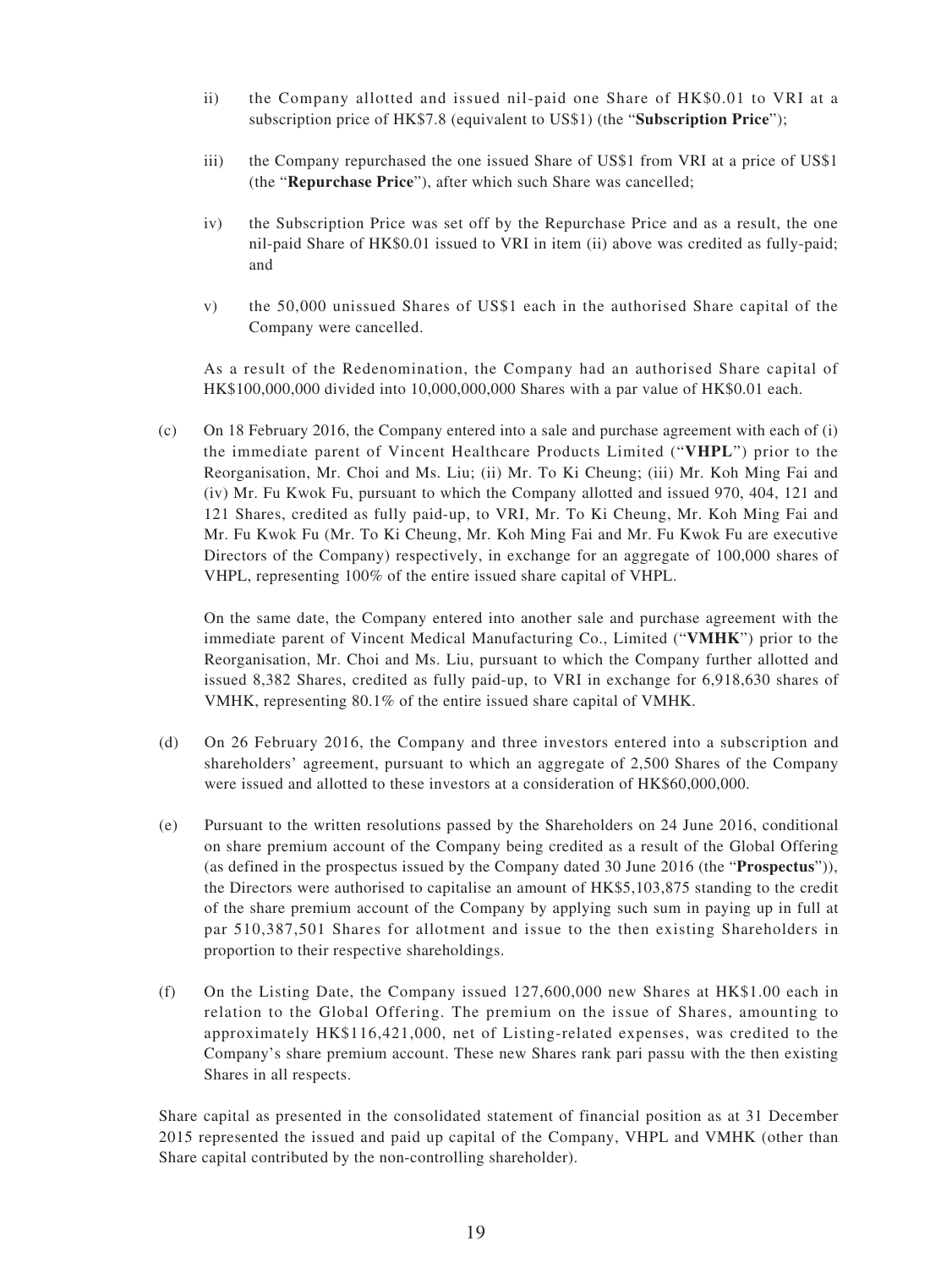### **MANAGEMENT DISCUSSION AND ANALYSIS**

#### **OVERVIEW**

The Group manufactures a wide range of medical devices, focusing on respiratory products, imaging contrast media power injector disposable products, and orthopaedic and rehabilitation products for OEM customers. Its customer base in the OEM business includes major global healthcare and medical device companies.

Armed with manufacturing expertise and enjoying industry recognition and wide market acceptance of its products, the Group has also begun its OBM business since 2003 to develop, manufacture and market respiratory equipment and disposable products and orthopaedic and rehabilitation products of its own "Inspired Medical" ("英仕醫療") brand. Today, "Inspired Medical" ("英仕醫療") products are sold through a strong distributor network and used in approximately 400 hospitals in the PRC, Japan, South East Asia, the Middle East and South America.

The Group is dedicated to developing innovative and top quality medical devices and products that can effectively address patients' needs. Through expanding its OBM product portfolio and enhancing its OEM capabilities and services, the Group aims to achieve sustainable growth and deliver value to its stakeholders.

#### **REVIEW OF OPERATIONS**

The global economic environment in 2016 was a mixed picture. We saw a rebalancing of the global economy with developed markets such as the USA recovering on firm footing, but economic growth slowed down for many emerging economies, including the PRC. In 2016, the Company continued to invest for the future. We focused on our core strategies through building a stronger foundation for our OBM business and paving the way for medium to long term growth.

During the year under review, the Group recorded business growth in both its OEM and the OBM business.

#### **OEM BUSINESS**

The Group's OEM business remains to be its major business segment and accounted for 85.7% of total turnover (2015: 87.3%). This segment recorded a turnover growth of 2.4% from HK\$391.1 million in 2015 to HK\$400.6 million in 2016, which was mainly attributable to the higher market demand for the Group's imaging disposable products more than offset the decrease in the sales of its respiratory products.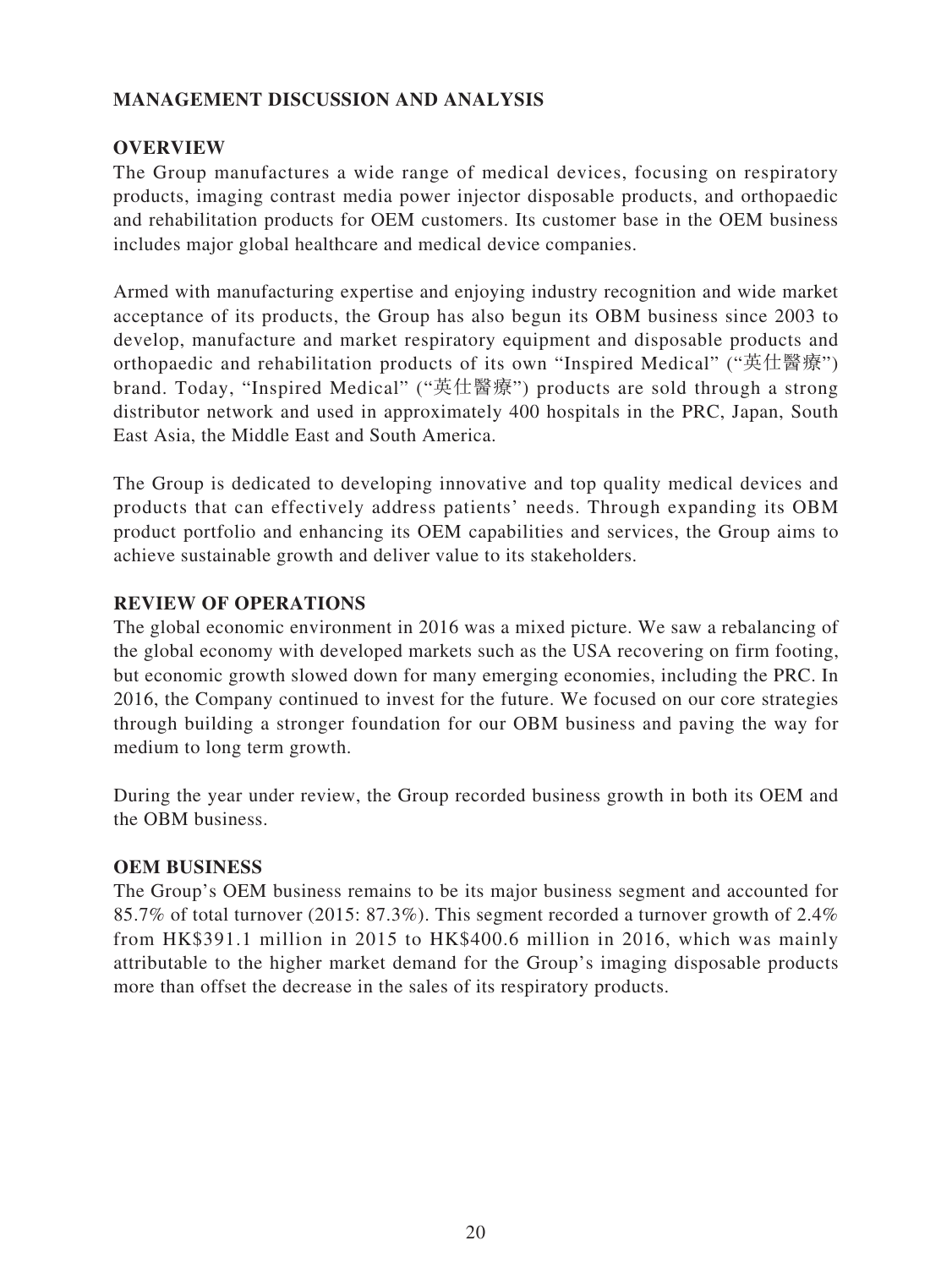|                                | For the year ended 31 December |       |          |       |
|--------------------------------|--------------------------------|-------|----------|-------|
|                                | 2016                           |       | 2015     |       |
|                                | <b>HK\$'000</b>                | $\%$  | HK\$'000 | $\%$  |
| Respiratory products           | 91,576                         | 22.9  | 120,188  | 30.7  |
| Imaging disposable products    | 180,817                        | 45.1  | 155,675  | 39.8  |
| Orthopaedic and rehabilitation |                                |       |          |       |
| products                       | 69,957                         | 17.5  | 72,070   | 18.4  |
| Others                         | 58,307                         | 14.5  | 43,129   | 11.1  |
| Total                          | 400,657                        | 100.0 | 391,062  | 100.0 |

The following table sets forth the turnover breakdown of the Group's OEM business by product category:

With some of our respiratory products OEM customers undertaking operational restructuring, orders from these customers were on the conservative side in 2016, resulting in a 23.8% decrease in sales of this product category to HK\$91.6 million. Such slowdown in orders was more than compensated by an increase in demand from our imaging disposable products customers.

As disclosed in the Prospectus, the Group suspended the in-house sterilisation for two product lines of a customer in March 2016 as the process did not pass the sterilisation control tests. After the Group appointed an independent third party sterilisation consultant to conduct a comprehensive and rigorous review of its sterilisation process and subsequent validation by the customer on the rectifications, the sterilisation process for the two product lines resumed in November 2016 and we are seeing signs of recovery of business from this customer. As a result of this incident, the Group incurred a one-off cost of HK\$7.0 million (of which HK\$5.6 million attributable to owners of the Company) including freight costs of HK\$4.4 million and additional sterilisation costs of HK\$2.6 million.

#### **OBM BUSINESS**

During the year, sales generated from the Group's OBM business was approximately HK\$66.7 million, representing an increase of 16.8% as compared to the previous year. Such growth was mainly attributable to the reinforced marketing efforts resulting in an increase in demand for the Group's OBM products. With the expected OBM product launches and expanding markets, the Group expects stronger sales growth in its OBM business from 2017 onwards.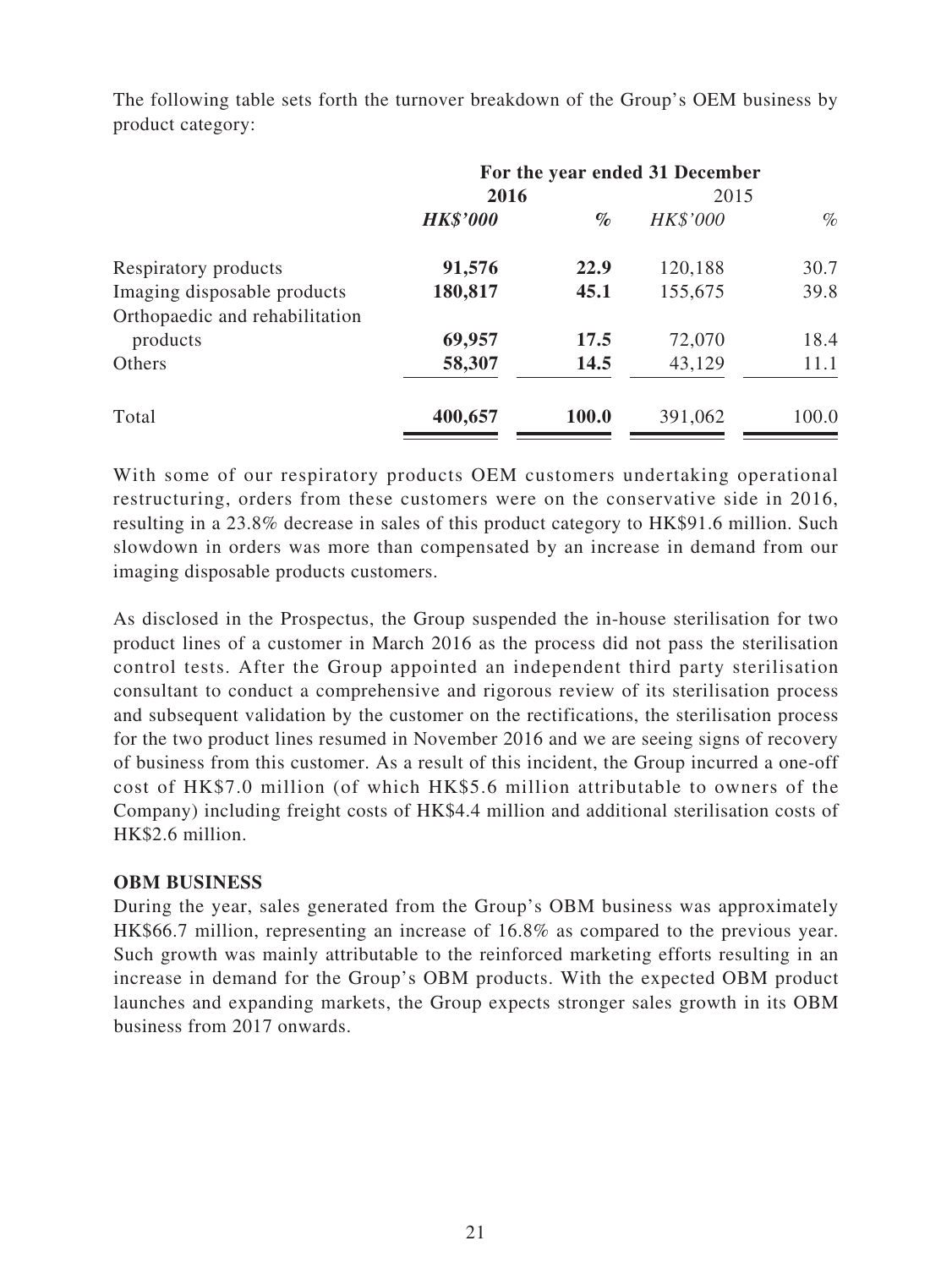The following table sets forth the turnover breakdown of OBM business by product category:

|                                                        | For the year ended 31 December |       |          |       |
|--------------------------------------------------------|--------------------------------|-------|----------|-------|
|                                                        | 2016                           |       | 2015     |       |
|                                                        | <b>HK\$'000</b>                | $\%$  | HK\$'000 | $\%$  |
| Respiratory products<br>Orthopaedic and rehabilitation | 60,244                         | 90.3  | 55,053   | 96.4  |
| products                                               | 6,446                          | 9.7   | 2,054    | 3.6   |
| Total                                                  | 66,690                         | 100.0 | 57,107   | 100.0 |

#### **Integration of RRCL into the orthopaedic and rehabilitation business unit**

In December 2015, the Group acquired a controlling interest in Rehab-Robotics Company Limited ("**RRCL**"). RRCL is the developer of the "Hand of Hope", an electromyography (**EMG**) driven exoskeleton robotic hand training device for helping stroke patients regain hand mobility through motor relearning. During the year, the Group integrated RRCL into the Group's existing orthopaedic and rehabilitation business unit for better resources utilisation. Significant cost savings in the production of "Hand of Hope" were achieved with the production processes being moved to the Group's production facilities in Dongguan, the PRC, in the fourth quarter of 2016.

During the year, the Group applied for product registration and distribution permits for the "Hand of Hope" in the European Union, Korea and Singapore, and the CE certificate was granted to the product in November 2016. The Group sees high potential for the "Hand of Hope" in the rehabilitative home care market, as patients recovering from strokes can utilise the product at home for intensive rehabilitation exercise to hasten recovery, while saving costs and time.

With the "Hand of Hope" rental service which was officially launched in Hong Kong in January 2017 and is ready for market in the USA and Europe, the Group expects sales contribution from RRCL to increase in the future.

#### **Expanding sales and distribution network**

During the year under review, the Group made solid steps in expanding and strengthening its sales and distribution network in the PRC. In 2016, the Group sold its OBM products to 392 (2015: 355) distributors in the PRC. With the opening of the new sales office in Wuhan, the PRC, in October 2016, the distribution and marketing capabilities, and after-sales services of the Group in the central and western regions of the PRC have been strengthened.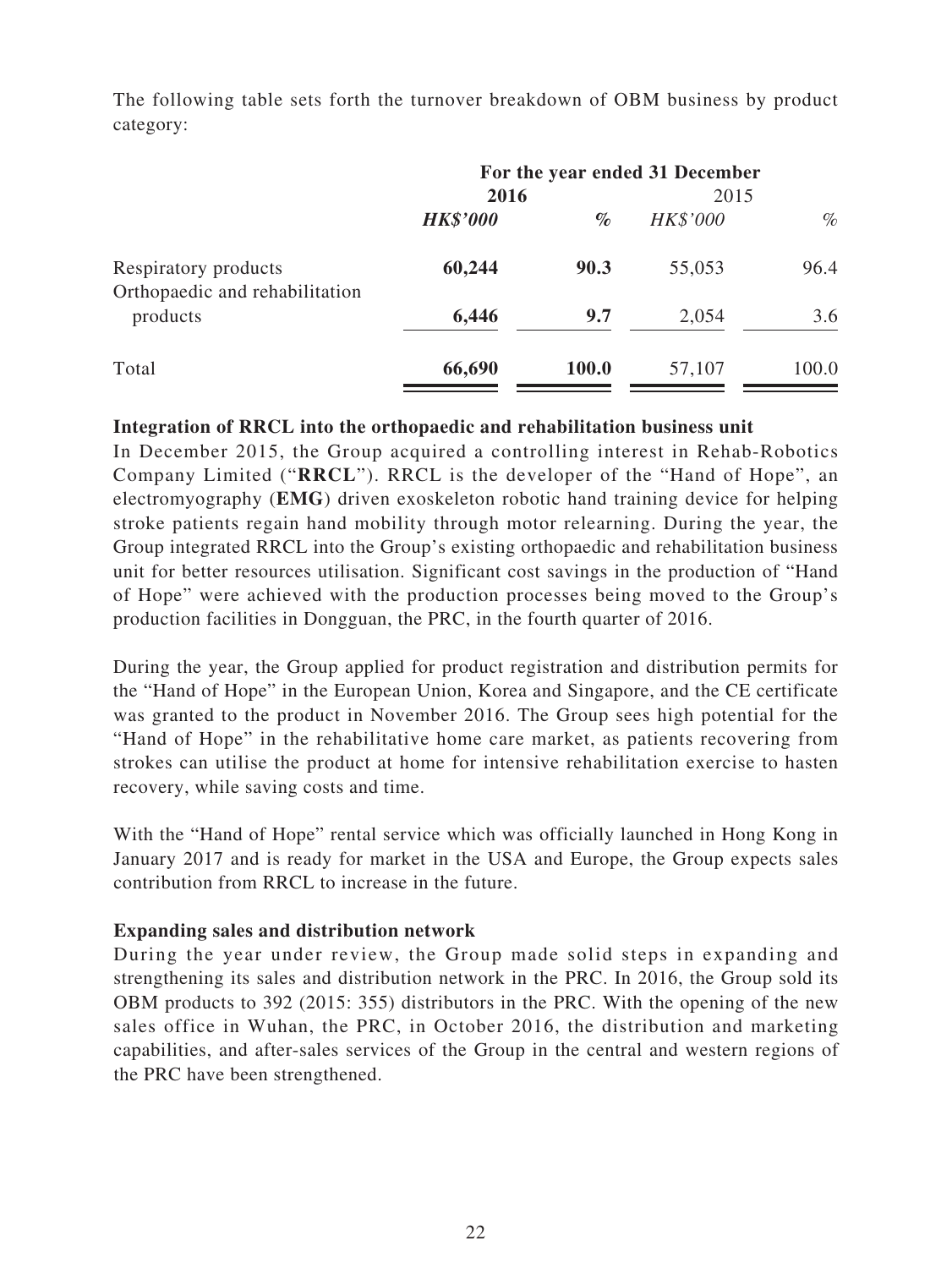The Group also expanded its overseas distribution and sales network with the number of distribution partners increased to 48 (2015: 40) in 2016. With the increased resources in marketing activities, the Group has attended many international exhibitions including major industry trade shows in the PRC, the USA, Germany and the Middle East. These activities have helped increase the awareness of the "Inspired Medical" ("英仕醫療") and the "Hand of Hope" brand in the international market.

#### **Investment and collaboration with partners to fuel growth**

During the year under review, the Group made strategic investments and collaborated with technology companies to diversify its product offerings and to better utilise its production and product commercialisation experience and expertise in the PRC and other emerging markets.

With the aim of broadening the respiratory product spectrum of the Group to cover medical ventilator products, on 25 August 2016, the Group entered into (i) the manufacturing and supply agreement; and (ii) the exclusive distribution agreement (the "**Ventec Agreements**") with Ventec Life Systems., Inc., a technology company based in the USA focusing on providing integrated innovations in respiratory care. Guided by an experienced management team with sound track record in ventilator development and medical devices, its flagship product "VOCSN", a revolutionary life-support ventilator, is currently undergoing regulatory review in different countries including the USA. Under the Ventec Agreements, the Group will be responsible for obtaining the regulatory approval in the PRC and distributing the products in most of the major cities in the PRC. The Group will also be responsible for the manufacturing of the device and its related disposables. For details, please refer to the Company's announcement dated 25 August 2016.

In order to capture the opportunities to expand the Group's anaesthesia and surgical tools product portfolio, the Group entered into a preference share subscription agreement with Retraction Limited ("**Retraction**") and its founder shareholders on 28 November 2016. Retraction is a Hong Kong-based medical device company principally engaged in design, development and commercialization of retractors for minimally invasive surgeries. Its flagship device "REVEEL" already secured CE certification and FDA 510(k), and is currently sold through various distributors to hospitals in Europe, South East Asia, the Middle East, and other jurisdictions. Details of the subscription of Retraction's preference shares are set out in the section below headed "Material Acquisitions and Disposals".

It is also the Group's strategy to collaborate with external research partners in addition to making the best use of its internal research and development ("**R&D**") platforms to broaden its access to proprietary products while minimising early stage upfront R&D costs of products. In 2016, the Group made satisfactory progress in collaboration with external R&D partners, for example, the home use ultrasonic nebulizer co-developed with the Guangzhou Institute of Respiratory Disease (廣州呼吸疾病研究所), the home care continuous positive airway pressure ("**CPAP**") equipment co-developed with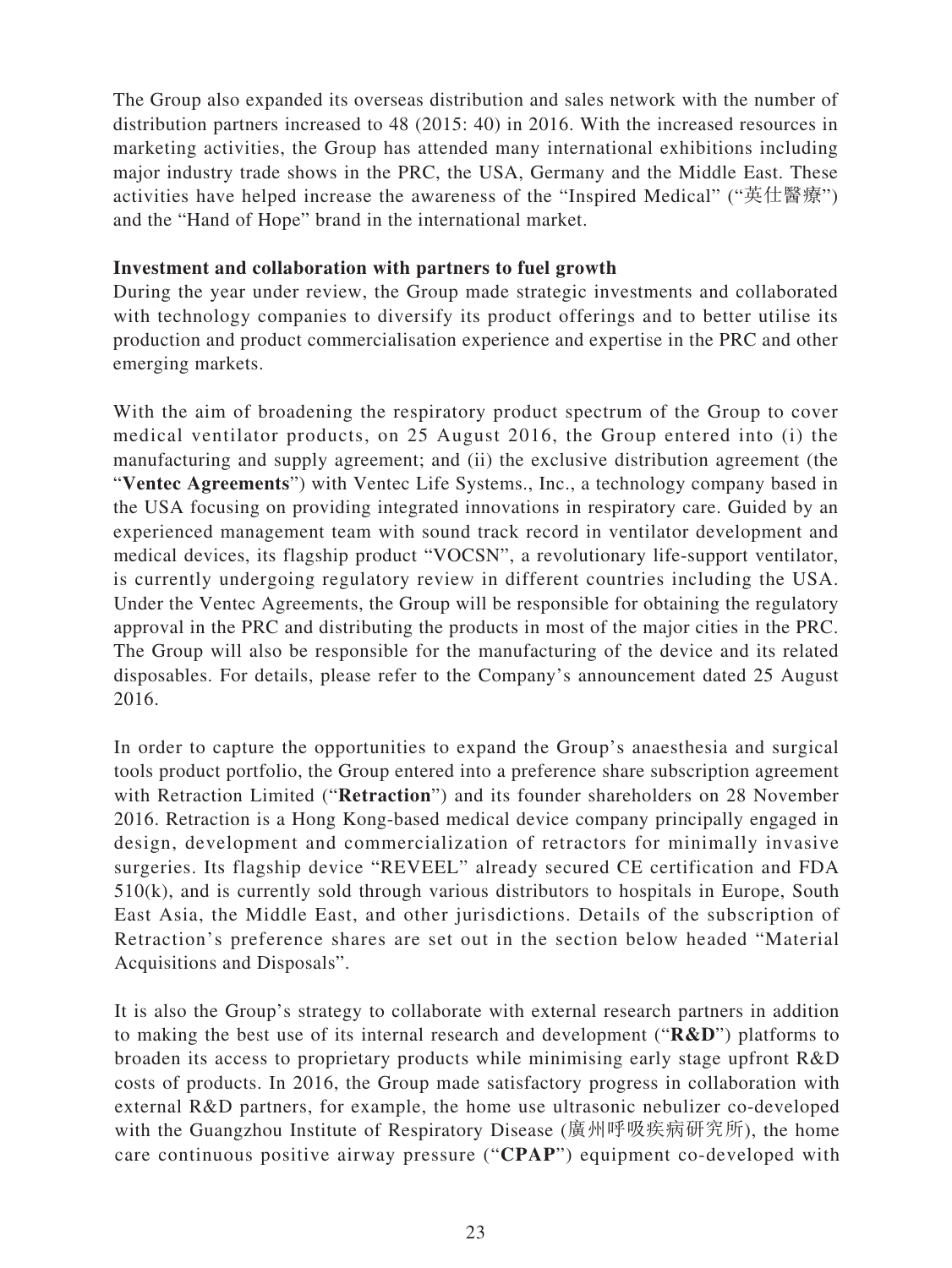Ventific Holdings Pty Ltd ("**Ventific**") and the infant bubble CPAP equipment co-developed with 12th Man Technologies Inc.. These products, which are expected to be launched in 2017, is a testament to the Group's capability to cooperate with external research partners and overseas technology companies.

To expand the Group's robotic rehabilitation product line, the Group has obtained licences from a university-affiliated entity in Hong Kong to co-develop robotic ankle, knee and hip training equipment for recovering stroke patients. With the new systems expected to be launched in 2019, the Group is expected to be able to strengthen its position in the market of robotic rehabilitation products.

### **PROSPECT**

The global economy appears to be strengthening as it enters 2017. However, economic and political uncertainties are also emerging, like the rise of protectionism in the developed economies as indicated by Britain's decision to pull out of the European Union and the advocacy of the USA president. Moreover, the important European elections to be held in 2017 will pose additional uncertainties to the global economy.

Despite the above, there are plenty of growth opportunities and potentials for the medical device manufacturing industry. The industry is expected to grow steadily with the global concerns of increasing healthcare expenditure, aging population and people demanding for better healthcare.

Looking forward to the next few years, we plan to keep bolstering the competitiveness of our OEM business, opening new revenue streams by offering new products as peak flow meters and circuit system for ventilators. With our in-depth experience in manufacturing and long-standing relationships with the world's leading healthcare and medical device companies, our OEM business will continue to provide strong and stable earnings for the Group.

We believe that our OBM business will be the key growth drivers for the Company in the future.

Leveraging on our extensive production and certifications capabilities and, technical and clinical experiences, we will continue to build a strong product pipeline by expanding its OBM product portfolio. We are increasing our pace of innovation, and also striving for closer collaboration with overseas partners with technical specialties.

While building a broader product portfolio, the Group will also further strengthen its distribution and sales service by opening additional sales offices in 1st and 2nd tier cities in the PRC and collaborate closer with our overseas distributors.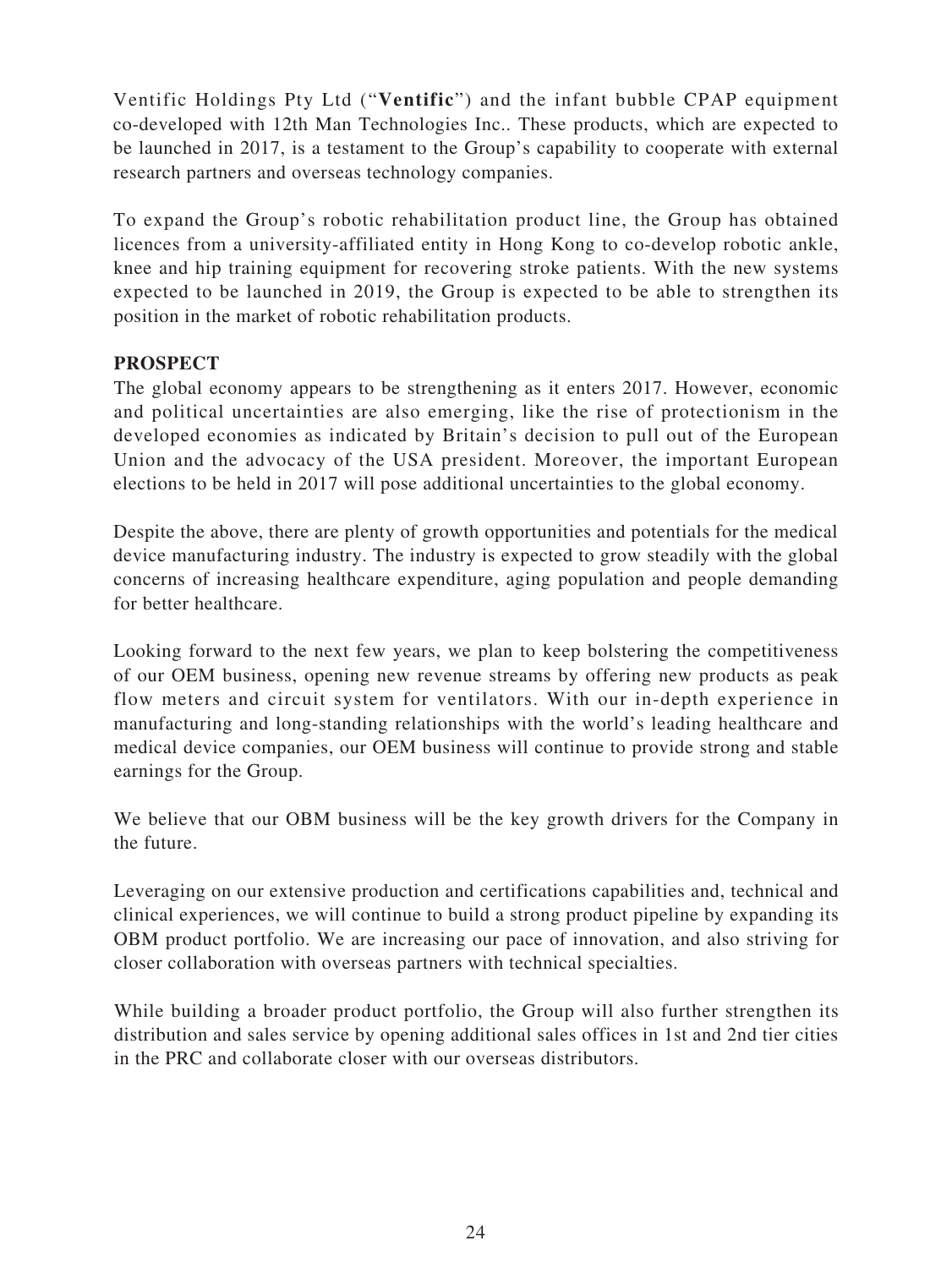The Group sees tremendous value in starting early pursuit of new products or technologies with high commercial potential that will bring long term value to the Group. The Company, while remaining prudent in investing, is also open to new investment opportunities that promise to fuel its growth momentum in the future.

The following table sets forth information of the Group's major pipeline and planned products:

| <b>Product</b>                  | <b>Partner</b>                                                      | Pending<br><b>Certification</b> | <b>Expected time</b><br>for sale |
|---------------------------------|---------------------------------------------------------------------|---------------------------------|----------------------------------|
| Home use ultrasonic nebulizer   | Guangzhou Institute of<br><b>Respiratory Disease</b><br>(廣州呼吸疾病研究所) | <b>CFDA</b>                     | 2017                             |
| Embedded heater wire circuits   |                                                                     | <b>CE</b>                       | 2017                             |
| Liqfree heated circuit          |                                                                     | <b>CE</b>                       | 2017                             |
| High flow nasal cannula         |                                                                     | <b>CE/CFDA</b>                  | 2017                             |
| Bubble CPAP system              | 12th Man Technologies Inc.                                          | CE/CFDA/FDA                     | 2017                             |
| Home care CPAP equipment        | Ventific                                                            | <b>CFDA</b>                     | 2017                             |
| Smart stethoscope               |                                                                     | <b>CE</b>                       | 2017                             |
| Air/Oxygen blender              | 12th Man Technologies Inc.                                          | <b>CFDA</b>                     | 2018                             |
| Robotic leg training equipment  |                                                                     | <b>CE</b>                       | 2019                             |
| Home care robotic hand training |                                                                     | <b>CE</b>                       | 2019                             |
| equipment                       |                                                                     |                                 |                                  |

### **FINANCIAL REVIEW DIVIDEND**

The Board has proposed the payment of a final dividend of HK1.50 cents (2015: Nil) per ordinary Share for the year ended 31 December 2016 to the Shareholders whose names appear on the register of members of the Company at the close of business on Monday, 5 June 2017. The final dividend will be paid on or around Tuesday, 20 June 2017, subject to the Shareholders' approval at the AGM. No interim dividend was made for the six months ended 30 June 2016 (2015: Nil).

### **TURNOVER**

For 2016, the Group recorded turnover of HK\$467.3 million (2015: HK\$448.2 million), representing an increase of 4.3% over the previous year. Such increase was mainly attributable to a 2.4% increase in OEM business due to the increase in sales of imaging disposable products and other products, and a 16.8% increase in OBM business due to an increase in sales of respiratory products, and orthopaedic and rehabilitation products.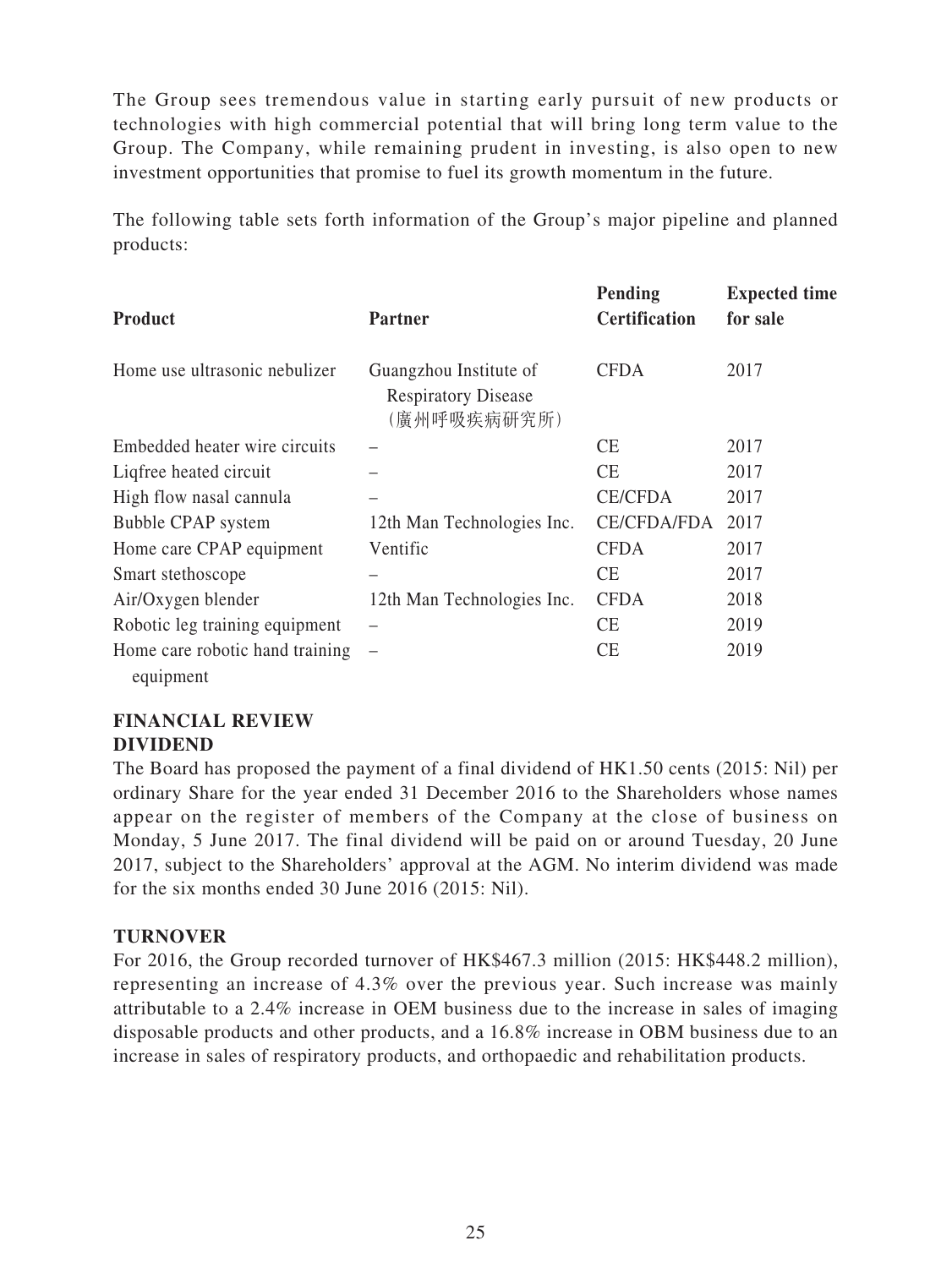The following table sets out the Group's segmental turnover:

| <b>Year ended 31 December</b> |          |
|-------------------------------|----------|
| 2016                          | 2015     |
| <b>HK\$'000</b>               | HK\$'000 |
|                               |          |
| 400,657                       | 391,062  |
| 66,690                        | 57,107   |
| 467,347                       | 448,169  |
|                               |          |
| 151,820                       | 175,241  |
| 180,817                       | 155,675  |
| 76,403                        | 74,124   |
| 58,307                        | 43,129   |
| 467,347                       | 448,169  |
|                               |          |

*Note:* Others include infusion regulators, moulds, surgical tools, instruments and plastic disposable products.

| <b>Geographical segment</b> |         |         |
|-----------------------------|---------|---------|
| <b>USA</b>                  | 323,298 | 331,151 |
| <b>PRC</b>                  | 39,355  | 37,635  |
| <b>Netherlands</b>          | 34,370  | 9,609   |
| Australia                   | 17,922  | 12,015  |
| Japan                       | 13,904  | 13,564  |
| Germany                     | 1,822   | 21,954  |
| Others (Note)               | 36,676  | 22,241  |
| Total                       | 467,347 | 448,169 |

*Note:* Others mainly include Finland, Korea, Great Britain and Hong Kong.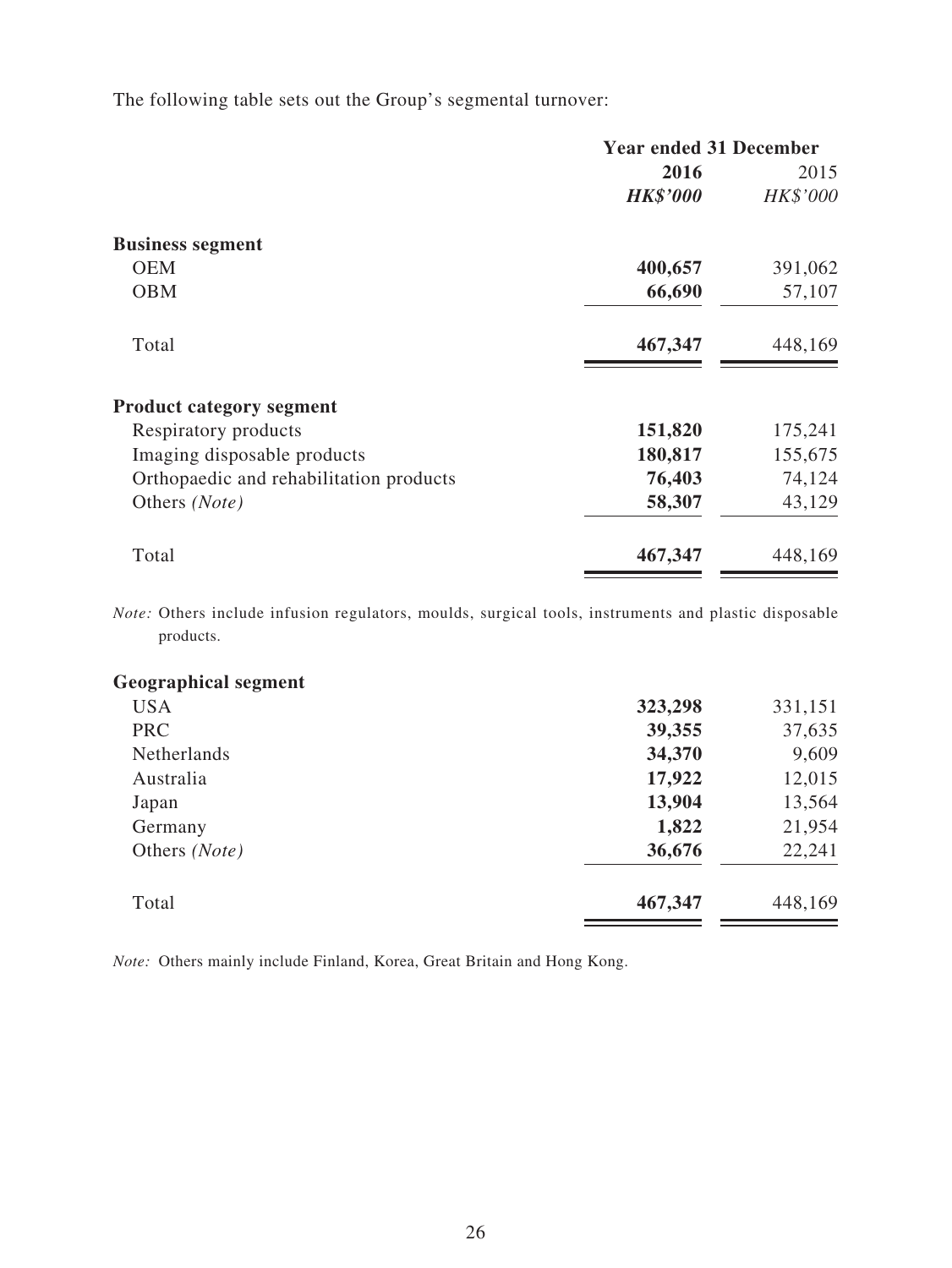### **COST OF SALES**

For 2016, the Group recorded cost of sales of HK\$321.5 million (2015: HK\$308.4 million), representing an increase of 4.3% over the previous year. The increase was in line with the turnover.

### **GROSS PROFIT AND GROSS PROFIT MARGIN**

The Group recorded gross profit of HK\$145.8 million for 2016 (2015: HK\$139.8 million), representing an increase of 4.3% over the previous year. Gross profit margin for 2016 remained unchanged at 31.2% compared to that of the previous year.

### **OTHER INCOME**

The Group recorded other income of HK\$5.9 million for 2016 (2015: HK\$1.6 million), representing an increase of 268.8% over the previous year. The increase was mainly attributable to an increase in write back of trade payables of HK\$2.2 million, an increase in exchange gain from foreign currency translations of HK\$0.4 million, an increase in sales of scrap materials of HK\$1.3 million and an increase in financial subsidies from the PRC local tax bureau of HK\$0.4 million.

### **DISTRIBUTION COSTS**

Distribution costs for 2016 amounted to HK\$15.5 million (2015: HK\$14.4 million), representing an increase of 7.6% over the previous year, which was mainly due to the increase in rental expenses.

### **ADMINISTRATIVE EXPENSES**

Administrative expenses for 2016 was HK\$88.1 million (2015: HK\$57.8 million), representing an increase of 52.4% over the previous year. This was mainly due to the one-off Listing-related expenses of HK\$18.0 million (2015: HK\$4.6 million), the share-based compensation expenses relating to the pre-IPO share options of HK\$2.7 million and an increase in staff costs of HK\$12.8 million due to the increase in number of staff for research and development, compliance, senior positions and additional staff costs after acquisition of RRCL.

#### **INCOME TAX EXPENSE**

Income tax expense for 2016 amounted to HK\$10.6 million (2015: income tax credit of HK\$2.5 million), representing an increase of HK\$13.1 million over the previous year. The increase was mainly due to the reversal of over-provision for tax of HK\$11.9 million in 2015.

#### **PROFIT ATTRIBUTABLE TO OWNERS OF THE COMPANY**

Profit attributable to owners of the Company for 2016 based on the reported net profit was HK\$29.2 million (2015: HK\$58.2 million), representing a decrease of 49.8% compared to the previous year.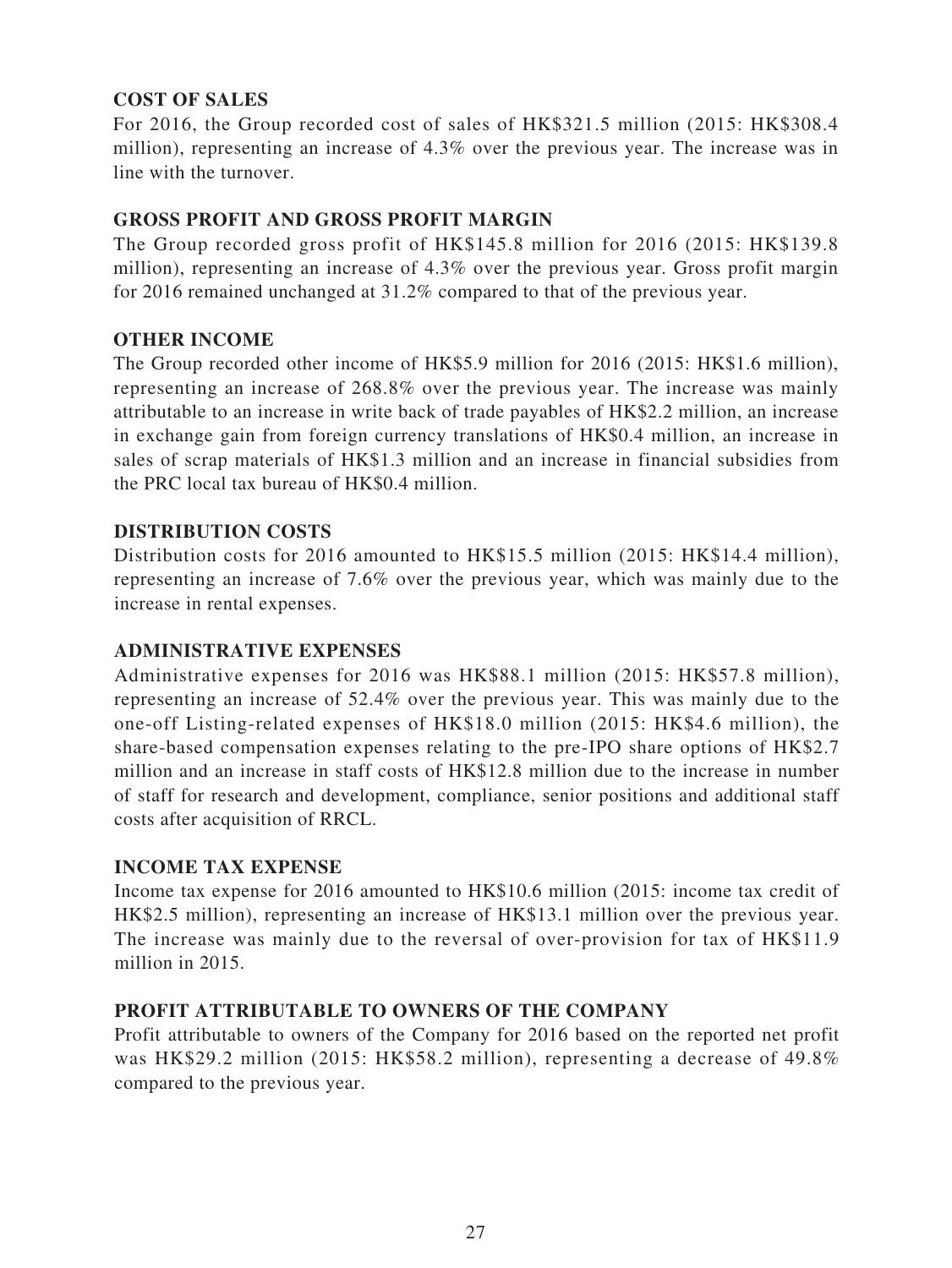Profit attributable to owners of the Company for 2016 based on the underlying net profit would be HK\$55.5 million (2015: HK\$52.6 million), representing an increase of 5.5% over the previous year. Underlying net profit for 2016 represents reported net profit before deducting (i) the one-off Listing-related expenses of HK\$18.0 million; (ii) the share-based compensation expenses relating to the pre-IPO share options of HK\$2.7 million; and (iii) the one-off cost of HK\$7.0 million (of which HK\$5.6 million attributable to owners of the Company) incurred related to the sterilisation incident as disclosed in the paragraph headed "OEM Business" above.

Underlying net profit for 2015 represents reported net profit attributable to owners of the Company for 2015 adjusted by excluding the effect of reversal of over-provision of Hong Kong Profits Tax of HK\$11.9 million (of which HK\$10.2 million attributable to owners of the Company) and the one-off Listing-related expenses of HK\$4.6 million in 2015.

### **EMPLOYEE INFORMATION**

As at 31 December 2016, the total number of full-time employee of the Group was 921 (2015: 879). The remuneration of employees was determined according to their experience, qualifications, results of operations of the Group and market condition. During the year, staff costs including directors' emoluments amounted to HK\$96.0 million (2015: HK\$80.1 million), representing 20.5% of the Group's turnover (2015: 17.9%). The increase in staff costs in 2016 was mainly due to the increase in number of staff for research and development, sales and marketing, compliance, senior positions and additional staff costs after acquisition of RRCL.

#### **CAPITAL EXPENDITURE**

The capital expenditures for the year ended 31 December 2016 and 2015 were HK\$9.0 million and HK\$11.3 million, respectively. The capital expenditures for 2016 and 2015 primarily represented the purchase of production equipment and facilities.

# **LIQUIDITY AND FINANCIAL RESOURCES**

As at 31 December 2016, the Group's bank and cash balances amounted to HK\$222.2 million (2015: HK\$69.3 million). Most bank and cash balances were denominated in HKD, USD and RMB. The increase in bank and cash balances in 2016 was mainly due to the increase in cash generated from operations, the proceeds from the issue of Shares to the pre-IPO investors, and the net proceeds from the Global Offering, after net off the effect of the income tax and the dividends paid during the year.

As at 31 December 2016, the Group had a bank loan of HK\$0.9 million (2015: Nil) and other loan of HK\$3.7 million (2015: HK\$4.7 million). As at 31 December 2016, no financial instruments were used for hedging purposes. The Group had an insignificant gearing ratio of 0.01 (2015: 0.03), which was calculated based on total debts divided by total equity attributable to owners of the Company. Total debts is defined to include interest-bearing bank borrowing and other debts incurred in the ordinary course of business.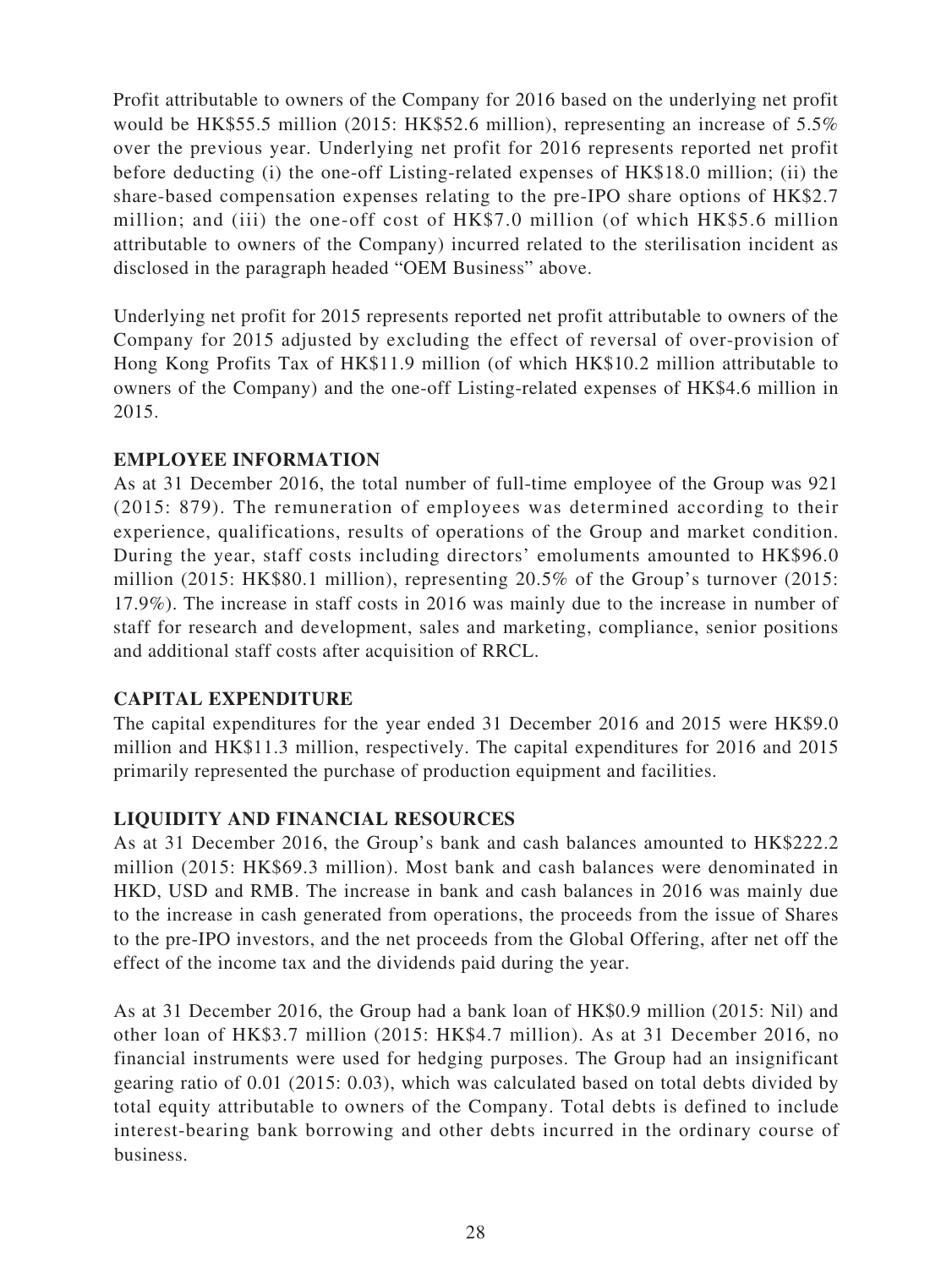### **CAPITAL STRUCTURE**

The Shares were listed on the main board of the Stock Exchange on the Listing Date. As at the date of this announcement, the issued Share capital of the Company is approximately HK\$6.4 million, comprising 638,000,000 Shares with nominal value of HK\$0.01 per Share.

### **USE OF PROCEEDS FROM THE GLOBAL OFFERING**

The Shares were listed on the main board of the Stock Exchange on the Listing Date. The net proceeds from the Global Offering were approximately HK\$94.6 million (net of underwriting fees and relevant expenses). During the period between the Listing Date and 31 December 2016, the net proceeds from the Global Offering were utilized as follows:

|                                           | <b>Amount received</b><br>from net proceeds<br>HK\$' million | <b>Amount actually</b><br>used up to 31<br>December 2016<br>HK\$' million |
|-------------------------------------------|--------------------------------------------------------------|---------------------------------------------------------------------------|
| Expansion and upgrading of our production |                                                              |                                                                           |
| facility from 2016 to 2018                | 47.3                                                         | 5.3                                                                       |
| Development of our pipeline and planned   |                                                              |                                                                           |
| products from 2016 to 2018                | 25.5                                                         | 5.7                                                                       |
| Sales and marketing from 2016 to 2018     | 17.1                                                         | 3.9                                                                       |
| General corporate purposes and working    |                                                              |                                                                           |
| capital                                   | 4.7                                                          | 4.7                                                                       |

As at the date of this announcement, the Company does not anticipate any change to the Company's intention on the use of proceeds as disclosed in the Prospectus.

#### **SIGNIFICANT INVESTMENTS**

During the year under review and as at 31 December 2016, the Group invested in, and held 20% interest in, Retraction. The Group recognized a goodwill of approximately HK\$2.8 million and shared its net assets of approximately HK\$2.9 million, and therefore, net value of the investment was approximately HK\$5.7 million. The Group recognized a loss of approximately HK\$0.07 million in the consolidated profit or loss during 2016. For details of this investment, please refer to the section below headed "Material Acquisitions and Disposals".

During the year under review and as at 31 December 2016, the Group held 20% interest in Ventific, an Australian company which owns the relevant technology for the CPAP system for treating sleep apnea and other respiratory disorders, for the development of non-invasive ventilation and sleep disordered breathing medical devices and products. The Group recognized a goodwill of approximately HK\$9.4 million and shared its net assets of approximately HK\$1.3 million, resulting in a net value of the investment at approximately HK\$10.7 million. The Group recognised a loss of approximately HK\$0.05 million in the consolidated profit or loss during 2016. The Group began its collaboration with Ventific on the development and manufacturing of a home care CPAP equipment since 2014, the equipment is expected to be launched in 2017. For details of this investment, please refer to the information set out in the section headed "History, Reorganisation and Corporate Structure" of the Prospectus.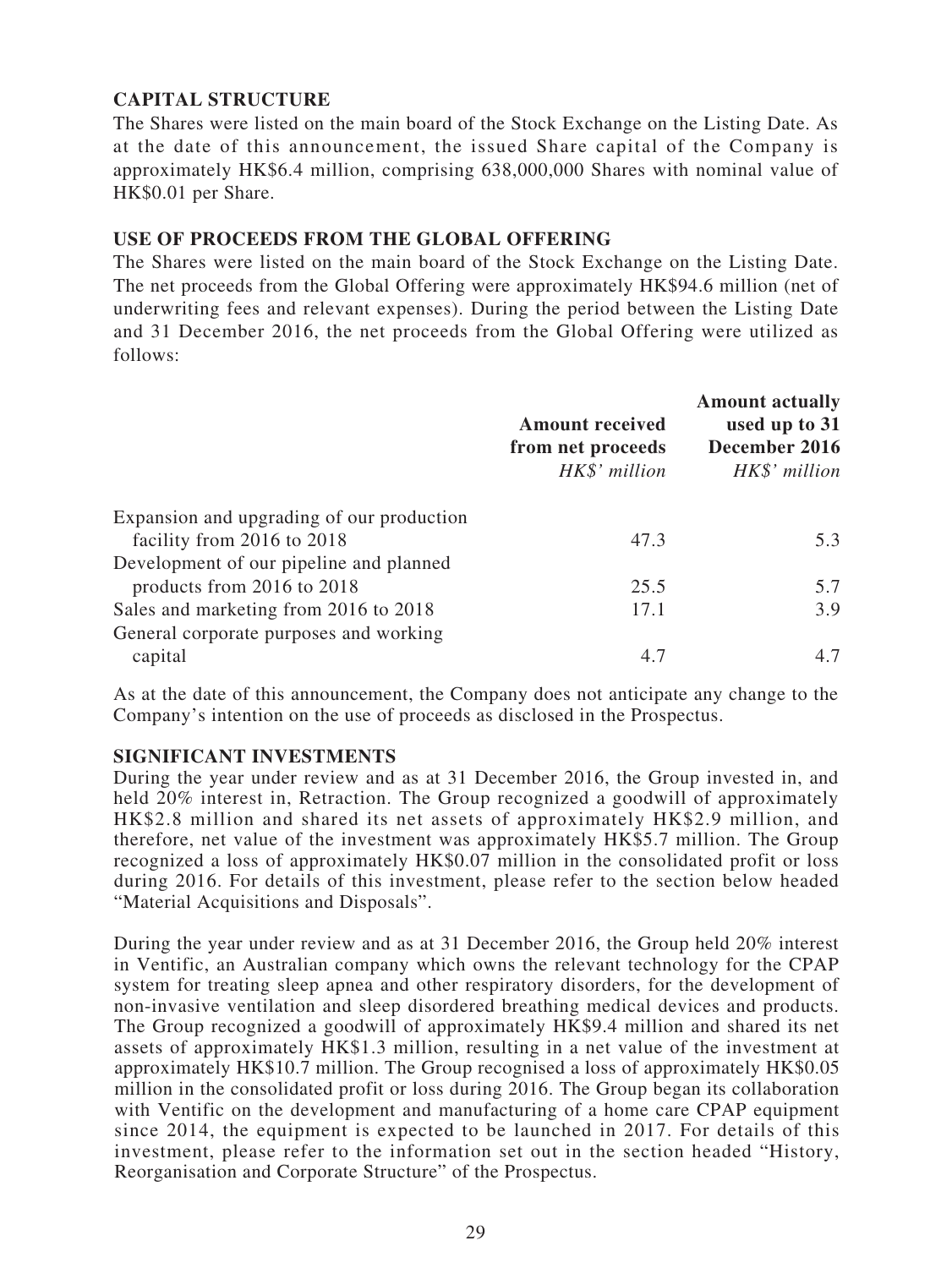## **MATERIAL ACQUISITIONS AND DISPOSALS**

On 28 November 2016, Vincent Medical Retraction Limited ("**VMR**", an indirect wholly-owned subsidiary of the Company), Retraction and its founder shareholders entered into the preference share subscription agreement (the "**Retraction Agreement**"), pursuant to which Retraction has conditionally agreed to issue, and VMR has conditionally agreed to subscribe for the 27 preference shares of Retraction, representing 20% of the enlarged issued share capital of Retraction, at a consideration of US\$750,000 (the "**Subscription**"). Further, pursuant to the Retraction Agreement, upon achievement of certain milestones, all the shareholders of Retraction shall procure Retraction to allot such number of preference shares to VMR at a consideration of US\$750,000, which will result in an aggregate of 40% of the enlarged issued share capital of Retraction to be held by VMR. The Subscription was completed on 2 December 2016 and Retraction has become an indirect associate of the Company. For details of the Subscription, please refer to the Company's announcement dated 28 November 2016.

On 8 December 2016, 深圳永勝宏基醫療器械有限公司 (translated as Shenzhen Vincent Raya Medical Device Company Limited, "**VMSZ**"), an indirect wholly-owned subsidiary of the Company, entered into a subscription agreement (the "**100ecare Subscription Agreement**") with 廣州柏頤信息科技有限公司 (translated as "**Guangzhou 100ecare Technology Co. Ltd.**") ("**100ecare**") and its existing shareholders, pursuant to which VMSZ has conditionally agreed to subscribe for 10% of the enlarged registered share capital of 100ecare at a total consideration of RMB8.0 million. 100ecare is principally engaged in the design, development, sales and operation of wearable devices under the brand name "愛牽掛", and a cloud-based safety and healthcare platform targeting the elderly population in the PRC. For details, please refer to the Company's announcement dated 8 December 2016.

Save for the above, the Group did not have any other material acquisitions or disposals of subsidiaries, associates or joint ventures during 2016.

### **EVENTS AFTER THE REPORTING PERIOD**

1. With respect to the subscription under the 100ecare Subscription Agreement as disclosed above, VMSZ paid RMB4.0 million to 100ecare upon fulfillment of certain conditions precedent stipulated in the 100ecare Subscription Agreement in January 2017. For the remaining RMB4.0 million, VMSZ will pay to 100ecare upon fulfillment of the remaining conditions precedent stipulated in the 100ecare Subscription Agreement.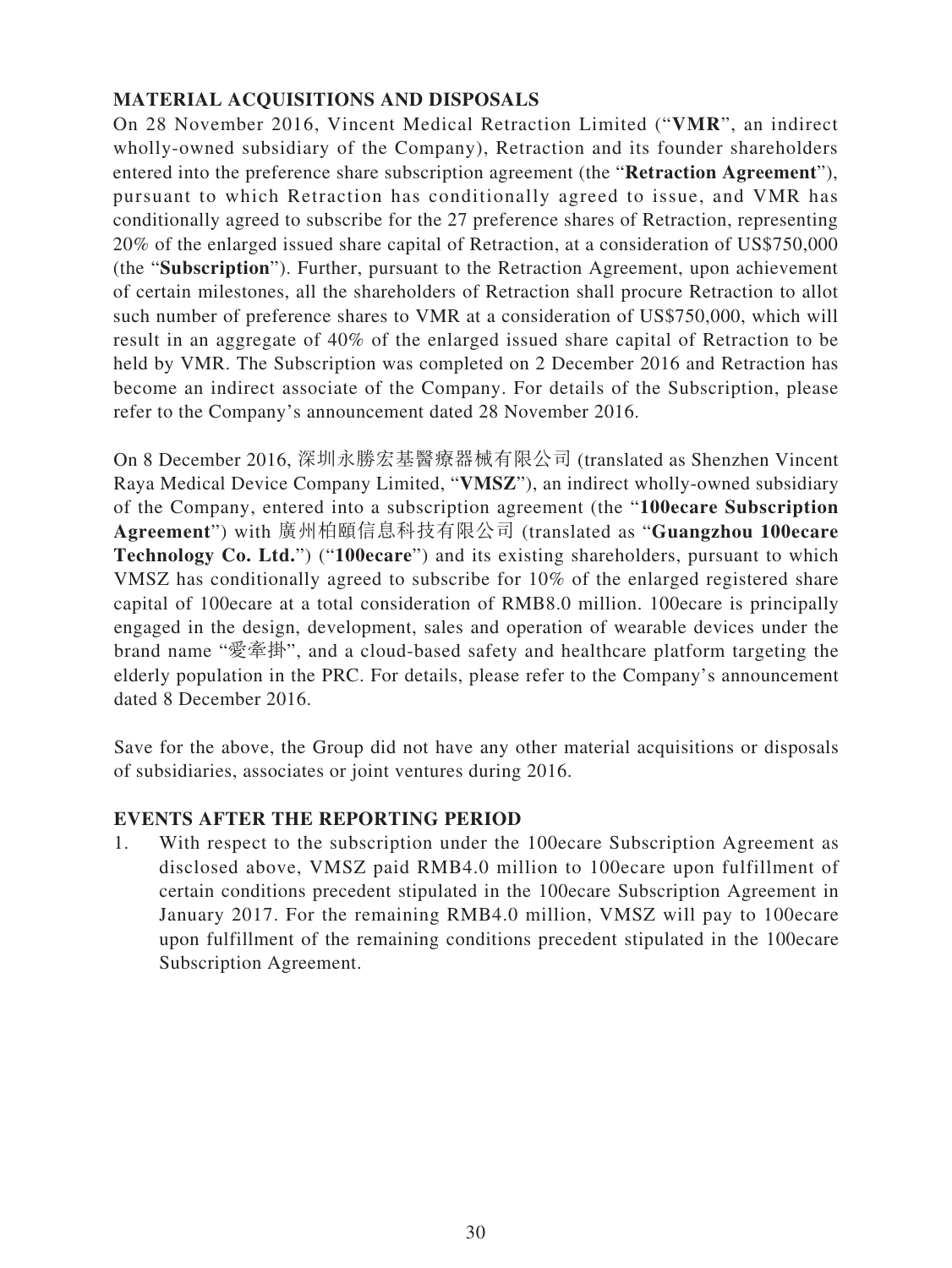2. On 24 January 2017, Vincent Medical Inovytec Limited ("VMIL"), an indirect wholly-owned subsidiary of the Company, entered into a Series A preferred share purchase agreement (the "**Inovytec Subscription Agreement**") with Inovytec Medical Solutions Ltd ("**Inovytec**"), pursuant to which Inovytec shall issue and allot to VMIL an aggregate of 15% of the enlarged issued share capital of Inovytec at a total consideration of US\$3.0 million to be paid in three instalments. Inovytec is an Israeli private company focused on the development of medical devices for airway managements, oxygen therapy and defibrillation that can be used by either minimally-trained or professional first respondents in out-of-hospital cardio and respiratory emergencies and trauma situations to save lives. For details, please refer to the Company's announcement dated 24 January 2017.

VMIL paid US\$1.8 million to Inovytec upon signing the Inovytec Subscription Agreement. For the remaining consideration, VMIL will pay to Inovytec in accordance with the Inovytec Subscription Agreement.

### **CHARGES ON THE GROUP'S ASSETS**

As at 31 December 2016, none of the assets of the Group were pledged.

### **FOREIGN EXCHANGE EXPOSURE**

While some of the Group's costs and expenses are denominated in RMB, a substantial of sales are denominated in USD given the export-oriented nature of the OEM business. Thus, any appreciation of RMB against USD may subject the Group to increased costs and lower profitability. The Directors have assessed the impact of such foreign currency risk and considered that it may materially affect the Group's profitability. The Group currently does not have a foreign currency hedging policy in respect of foreign currency transactions, assets and liabilities. The Group monitors its foreign currency exposure closely and will consider hedging significant foreign currency exposure should the need arise.

#### **OPERATING LEASE COMMITMENT**

As at 31 December 2016, the Group had operating lease commitment of approximately HK\$21.3 million (2015: HK\$13.6 million).

### **CAPITAL COMMITMENT**

As at 31 December 2016, the Group had capital commitment of approximately HK\$16.0 million (2015: HK\$3.1 million), which comprised approximately HK\$7.1 million (2015: HK\$3.1 million) in respect of the acquisition of property, plant and equipment, and approximately HK\$8.9 million (equivalent to RMB8.0 million) in respect of the capital contribution to 100ecare, which were contracted for but not provided in the consolidated financial statements.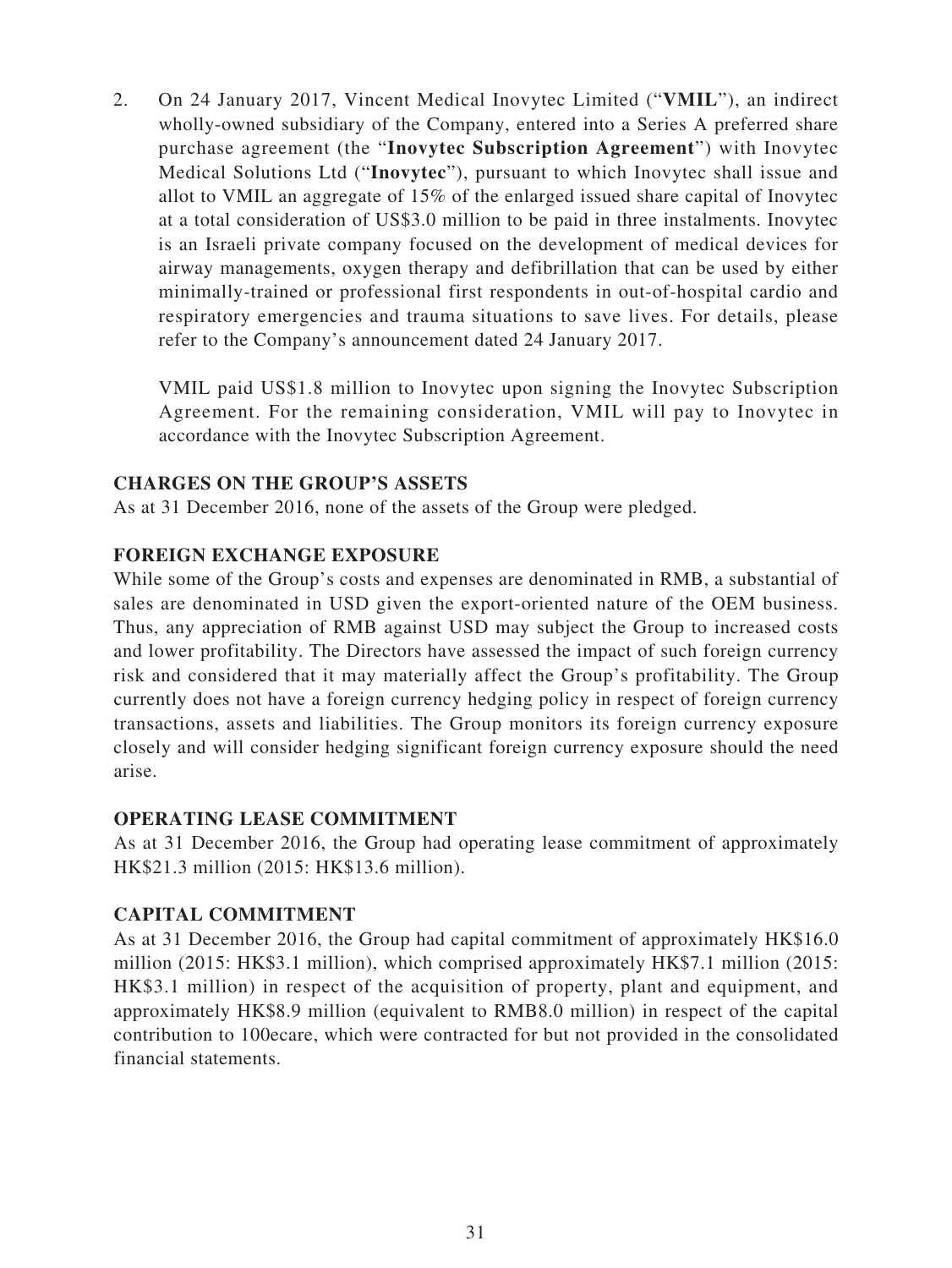### **CONTINGENT LIABILITIES**

As at 31 December 2016, the Group did not have any contingent liabilities.

### **OTHER INFORMATION CLOSURE OF REGISTER OF MEMBERS**

For determining the entitlement to attend and vote at the AGM to be held on Wednesday, 24 May 2017, the register of members of the Company will be closed from Friday, 19 May 2017 to Wednesday, 24 May 2017, both days inclusive, during which period no transfer of the Shares will be registered. In order to be eligible to attend and vote at the above meeting, all transfer forms accompanied by the relevant share certificates must be lodged with the Company's branch share registrar in Hong Kong, Tricor Investor Services Limited, at Level 22, Hopewell Centre, 183 Queen's Road East, Hong Kong for registration no later than 4:30 p.m. on Thursday, 18 May 2017.

For determining the entitlement to the proposed final dividend (subject to the approval of the Shareholders at the AGM), the register of members of the Company will be closed from Thursday, 1 June 2017 to Monday, 5 June 2017, both days inclusive, during which period no transfer of the Shares will be registered. In order to qualify for the proposed final dividend as stated, all transfers of the Shares, accompanied by the relevant share certificates, must be lodged with the Company's branch share registrar in Hong Kong, Tricor Investor Services Limited, at Level 22, Hopewell Centre, 183 Queen's Road East, Hong Kong for registration no later than 4:30 p.m. on Wednesday, 31 May 2017.

## **PURCHASE, SALE OR REDEMPTION OF THE COMPANY'S LISTED SECURITIES**

Neither the Company nor any of its subsidiaries purchased, sold or redeemed any of the Company's listed securities throughout the period commencing from the Listing Date and up to 31 December 2016.

#### **MODEL CODE FOR SECURITIES TRANSACTIONS BY DIRECTORS**

The Company has adopted the Model Code for Securities Transactions by Directors of Listed Issuer (the "**Model Code**") as set out in Appendix 10 to the Listing Rules as its own code of conduct for dealing in securities of the Company by the Directors. Having made specific enquiries with all Directors, all Directors confirmed that they have complied with the required standard set out in the Model Code regarding their transactions throughout the period commencing from the Listing Date and up to the date of this announcement.

#### **CORPORATE GOVERNANCE**

In the opinion of the Directors, the Company has complied with the Corporate Governance Code as set out in Appendix 14 of the Listing Rules throughout the period commencing from the Listing Date and up to the date of this announcement.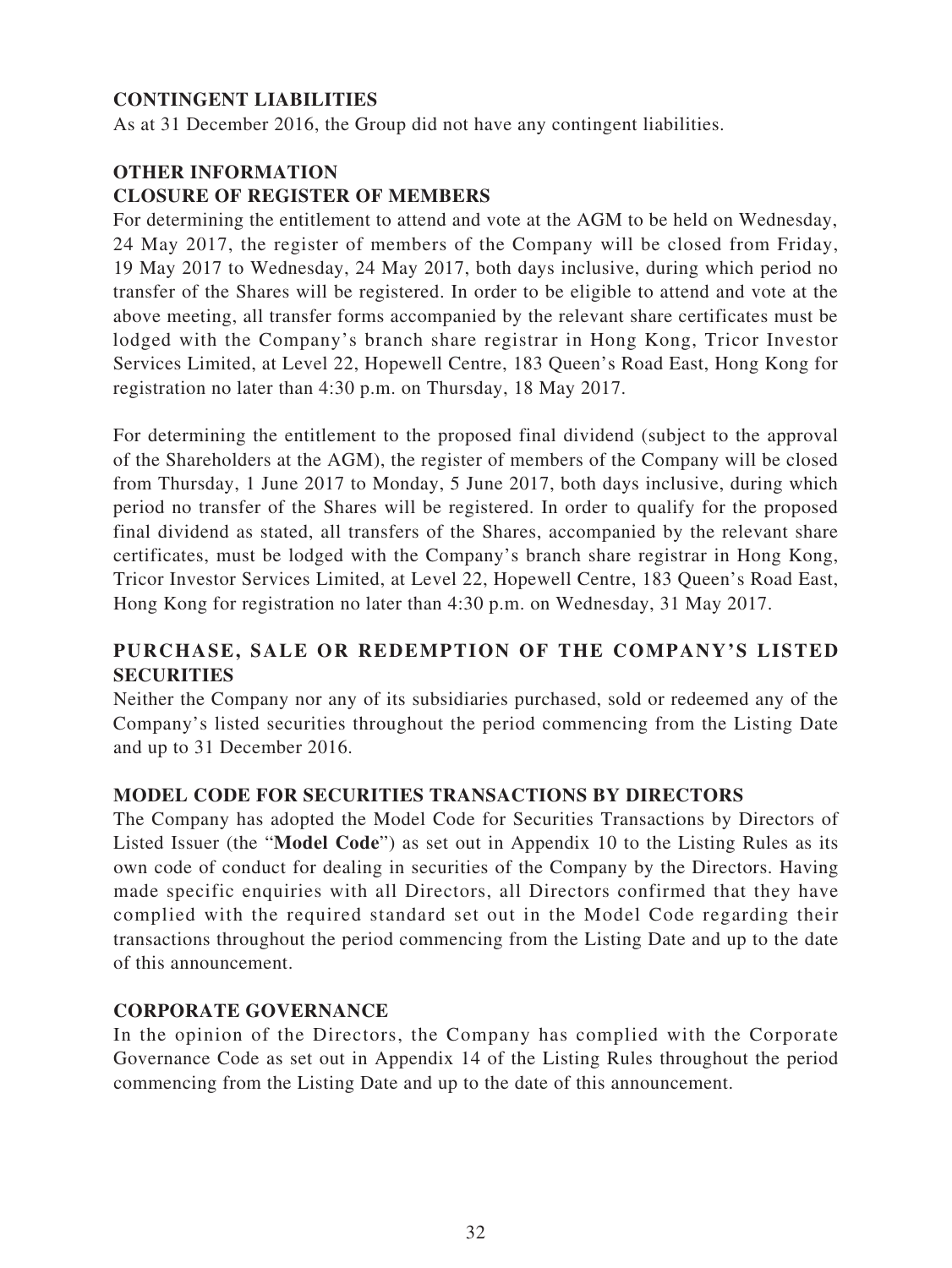### **SHARE OPTIONS SCHEMES**

#### **Pre-IPO share option scheme adopted on 17 June 2016**

A pre-IPO share option scheme (the "**Pre-IPO Share Option Scheme**") was adopted by the Company on 17 June 2016. The purpose of the Pre-IPO Share Option Scheme is to recognise and acknowledge the contributions made by certain executives, Directors, employees and/or consultants of the Group to the growth of the Group by granting options to them as rewards and further incentives.

On 17 June 2016 (the "**Date of Grant**"), options to subscribe for an aggregate of 19,684,000 Shares have been conditionally granted to a total of 91 grantees under the Pre-IPO Share Option Scheme by the Company. The Shares subject to the options granted under the Pre-IPO Share Option Scheme represent (i) approximately 3.09% of the Company's issued Share capital as of the date of this announcement (excluding all Shares which may be allotted and issued upon the exercise of any options granted under the Pre-IPO Share Option Scheme); and (ii) approximately 2.99% of the Company's issued Share capital as of the date of this announcement, assuming that all options granted under the Pre-IPO Share Option Scheme are exercised. Save for the options which have been granted on the Date of Grant, no further options were granted under the Pre-IPO Share Option Scheme. The exercise price in respect of each option granted under the Pre-IPO Share Option Scheme is HK\$0.80.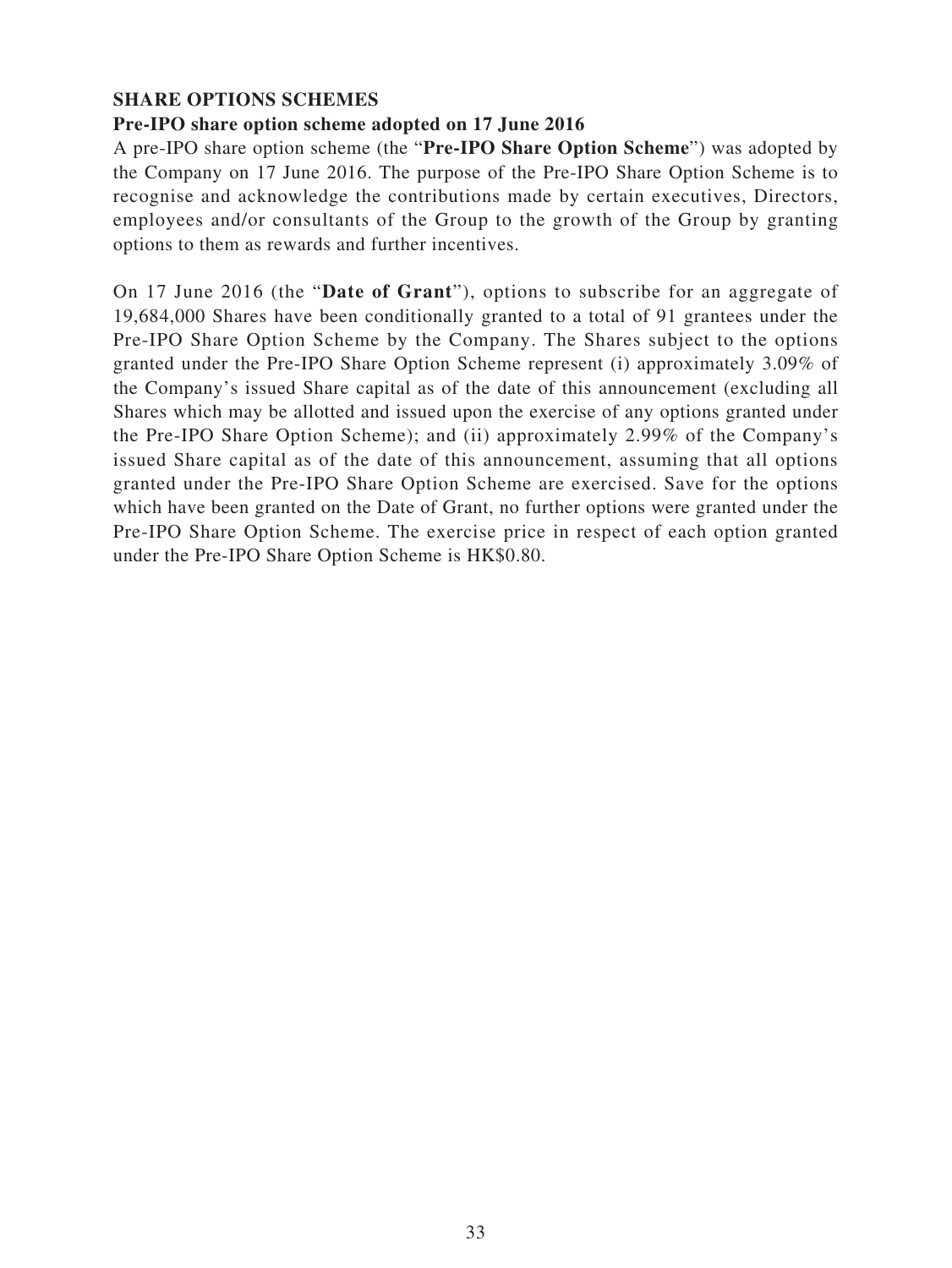During the period from the Date of Grant and up to the date of this announcement, none of the above share options were exercised and 328,000 share options were forfeited as a result of voluntary resignation of the relevant option holder. The table below sets out details of the outstanding share options granted to the Directors, a consultant and other grantees under the Pre-IPO Share Option Scheme as at 31 December 2016:

|                                                 |                                       |                                                                                             |                                                                                                                         | <b>Number of Shares</b>         |                                             |         |            |
|-------------------------------------------------|---------------------------------------|---------------------------------------------------------------------------------------------|-------------------------------------------------------------------------------------------------------------------------|---------------------------------|---------------------------------------------|---------|------------|
| Date of<br>Grantee<br>Grant<br>Vesting schedule | <b>Exercise period</b>                | Number of<br><b>Shares</b><br>underlying the<br>share options<br>granted                    | Outstanding<br>as at 1<br>January 2016                                                                                  | Forfeited<br>during the<br>year | Outstanding<br>as at 31<br>December<br>2016 |         |            |
| <b>Directors</b><br>To Ki Cheung                | 17 June 2016                          | 25% of options will vest on<br>each of 13 July 2017,<br>2018, 2019 and 2020<br>respectively | 25% of options will be exercisable from<br>each of 13 July 2017, 2018, 2019<br>and 2020 respectively to 16 June<br>2026 | 526,332                         |                                             |         | 526,332    |
| Koh Ming Fai                                    | 17 June 2016                          | 25% of options will vest on<br>each of 13 July 2017,<br>2018, 2019 and 2020<br>respectively | 25% of options will be exercisable from<br>each of 13 July 2017, 2018, 2019<br>and 2020 respectively to 16 June<br>2026 | 528,834                         |                                             |         | 528,834    |
| Fu Kwok Fu                                      | 17 June 2016                          | 25% of options will vest on<br>each of 13 July 2017,<br>2018, 2019 and 2020<br>respectively | 25% of options will be exercisable from<br>each of 13 July 2017, 2018, 2019<br>and 2020 respectively to 16 June<br>2026 | 528,834                         |                                             |         | 528,834    |
| In aggregate                                    |                                       |                                                                                             |                                                                                                                         | 1,584,000                       |                                             |         | 1,584,000  |
| Consultant<br>In aggregate                      | 17 June 2016                          | 25% of options will vest on<br>each of 13 July 2017,<br>2018, 2019 and 2020<br>respectively | 25% of options will be exercisable from<br>each of 13 July 2017, 2018, 2019<br>and 2020 respectively to 16 June<br>2026 | 528,000                         |                                             |         | 528,000    |
|                                                 | Senior Management and other employees |                                                                                             |                                                                                                                         |                                 |                                             |         |            |
| In aggregate                                    | 17 June 2016                          | 25% of options will vest on<br>each of 13 July 2017,<br>2018, 2019 and 2020<br>respectively | 25% of options will be exercisable from<br>each of 13 July 2017, 2018, 2019<br>and 2020 respectively to 16 June<br>2026 | 17,572,000                      |                                             | 328,000 | 17,244,000 |
| <b>Total</b>                                    |                                       |                                                                                             |                                                                                                                         | 19,684,000                      | ÷,                                          | 328,000 | 19,356,000 |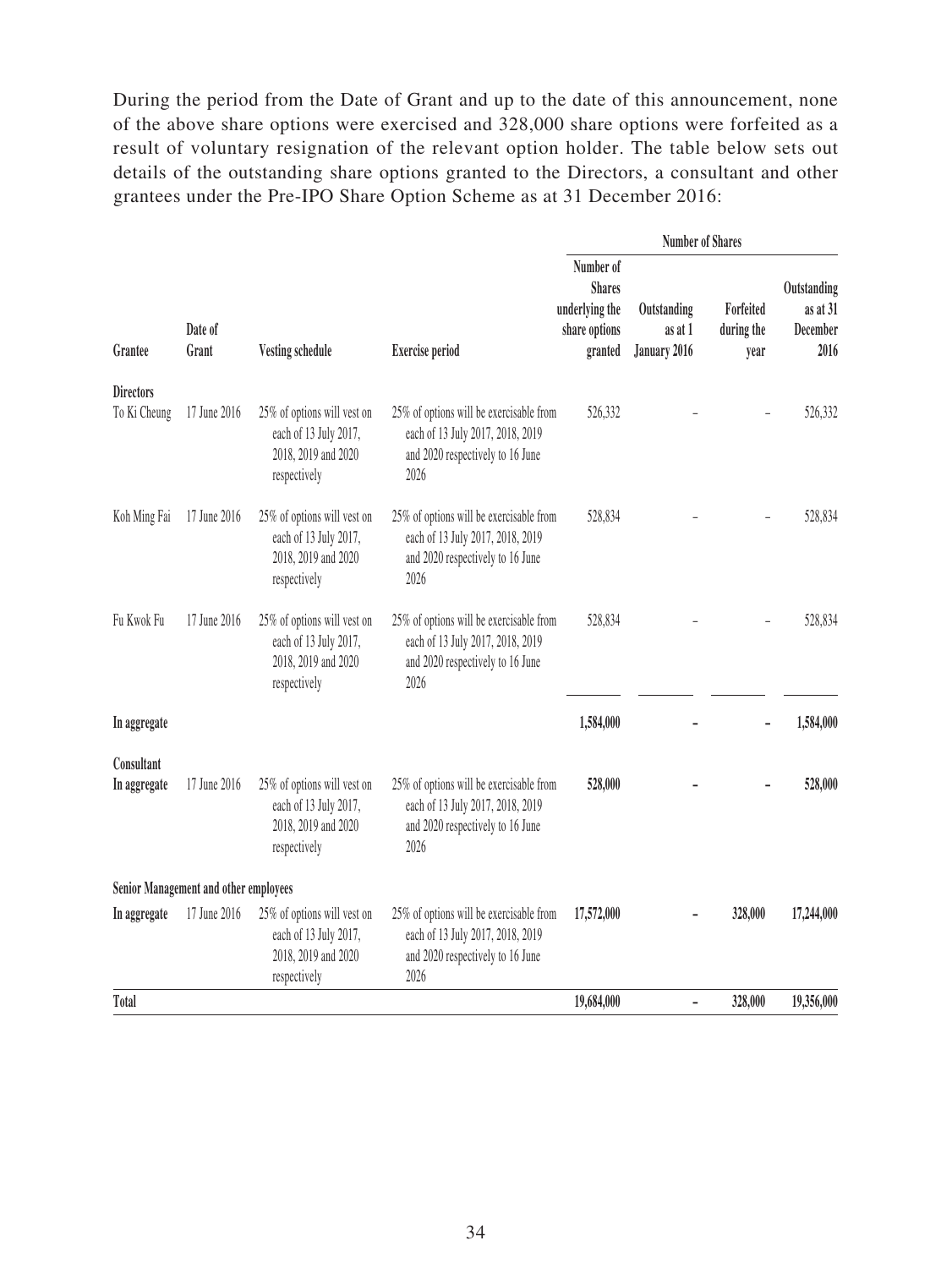A detailed summary of the terms (including the principal terms, the exercise price and vesting periods and conditions) of the Pre-IPO Share Option Scheme and list of grantees has been set out in the section headed "Appendix IV. Statutory and General Information — 16. Pre-IPO Share Option Scheme" of the Prospectus.

#### **Share option scheme adopted on 24 June 2016**

A share option scheme (the "**Share Option Scheme**") was adopted by the Company on 24 June 2016. The purpose of the Share Option Scheme is to recognise and acknowledge the contributions of eligible participants of the Share Option Scheme including any executive, Director, employee, advisor, consultant, professional, agent, contractor, customer, provider of goods and/or services or business or joint-venture partner to the Group (the "**Eligible Participants**") by granting options to them as incentives or rewards. The Share Option Scheme will expire on 23 June 2026. The subscription price per Share shall be determined by the Board and notified to the grantee at the time of offer of the option.

As at the date of this announcement, the total number of Shares which may be issued upon exercise of all options to be granted under the Share Option Scheme shall not in aggregate exceed 63,800,000 Shares, being 10% of the total number of Shares in issue at the time dealings in the Shares first commenced on the Stock Exchange. The total number of Shares issued and to be issued upon the exercise of the options granted or to be granted under the Share Option Scheme and any other schemes of the Company (including exercised, cancelled and outstanding options) to each Eligible Participant in any period of 12 consecutive months up to and including the date of grant shall not exceed 1% of the Shares in issue as at the date of grant.

During the period from the adoption date of the Share Option Scheme and up to the date of this announcement, no share option was granted under the Share Option Scheme. Subject to the rules of the Share Option Scheme, an option may be exercised by the Eligible Participants at any time during the applicable option period determined by the Board, which in any event shall not be more than 10 years from the date of grant of option. A detailed summary of the terms of the Share Option Scheme has been set out in the section headed "Appendix IV. Statutory and General Information – 17. Share Option Scheme" of the Prospectus.

#### **AUDIT COMMITTEE**

The Company established the audit committee of the Company (the "**Audit Committee**") which currently consists of three independent non-executive Directors with written terms of reference which deal clearly with its authority and duties.

The Group's annual results for the year ended 31 December 2016 have been reviewed by the Audit Committee.